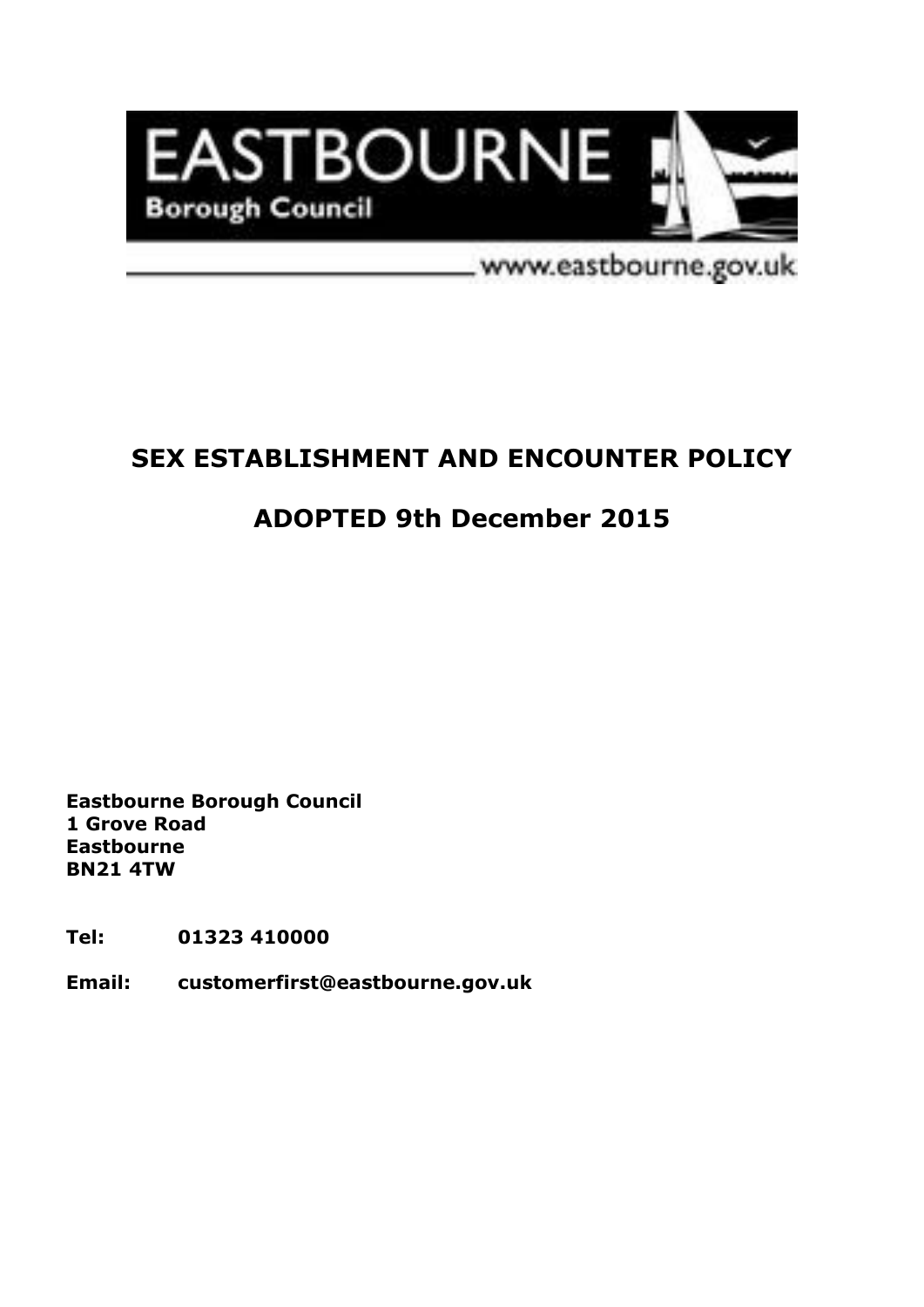## **Eastbourne Borough Council**

## **Sex Establishment Policy**

## **Contents**

- **1. Introduction**
- **2. Consultation**
- **3. Definitions**
- **4. Policy Considerations**
- **5. General Policy – Principles to be applied**
- **6 Renewal applications**
- **7. Application Process**
- **8. Renewal of licence**
- **9. Variation of licence**
- **10. Transfer of licence**
- **11. Representations**
- **12. Duration of Licence**
- **13. Appeals**
- **14. Human Rights**
- **15. Review of Policy**
- **Appendix 1 Hearing Process**
- **Appendix 2 Pool of Conditions**
- **Appendix 3 Contacts**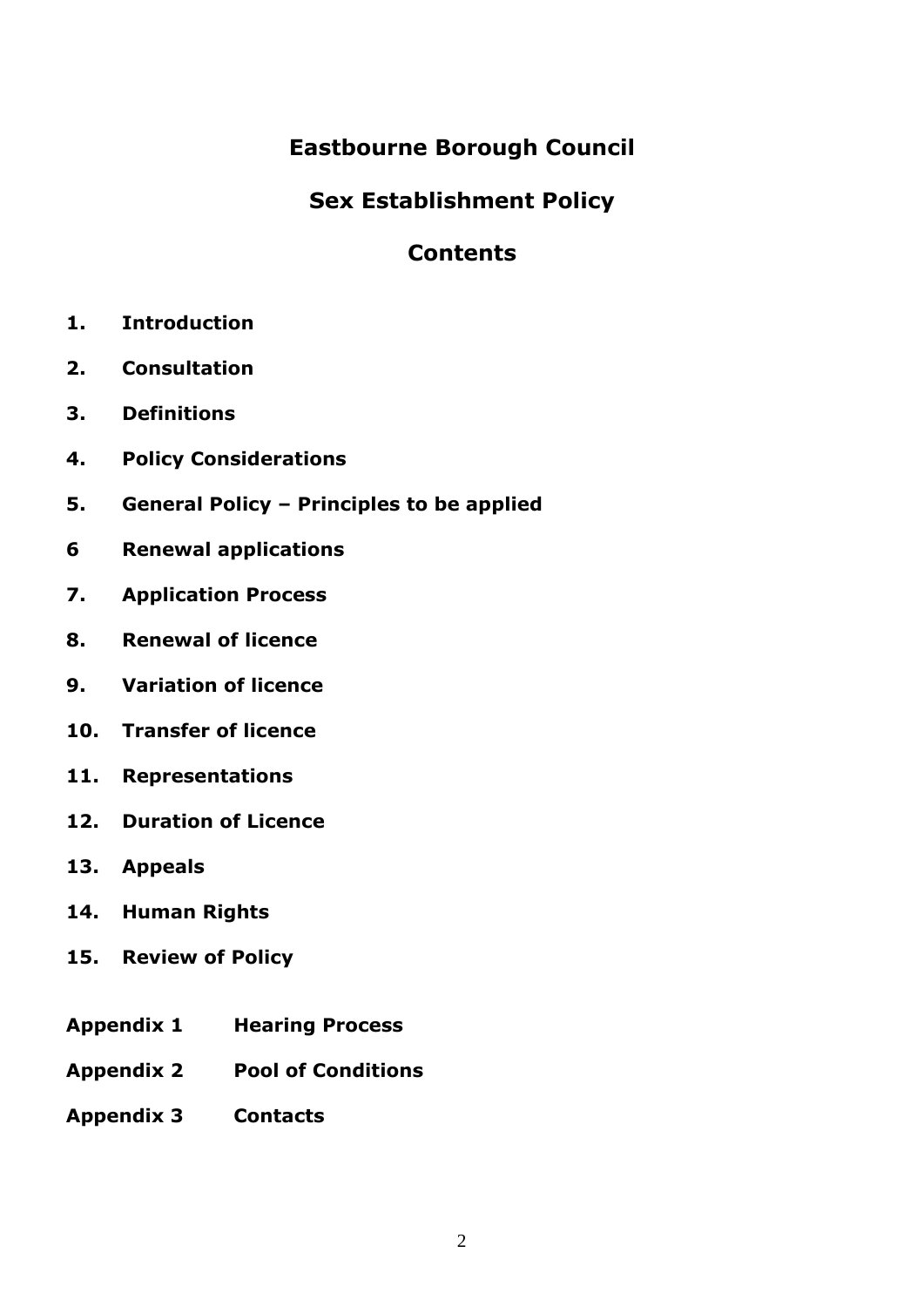# **1.0 Introduction**

- 1.1 This document relates to applications for sex establishment licences. Sex establishments fall into one of the following three categories:
	- sex cinemas
	- sex shops
	- sexual entertainment venues
- 1.2 The scheme for the control of sex establishments by way of a licensing regime is contained in the Local Government (Miscellaneous Provisions) Act 1982, as amended by the Policing and Crime Act 2009. The Council has had regard to the Home Office Sexual Entertainment Venues Guidance for England and Wales (March 2010).

[http://www.lacors.gov.uk/lacors/ContentDetails.aspx?id=23464](http://www.ihsti.com/lacors/home.aspx)

- 1.3 This Policy sets out the Council's approach for the benefit of applicants, and operators. It also aims to guide and re-assure the public and other public authorities, ensuring transparency and consistency in decision making. When the decision making powers of the Council are engaged, each application will be considered on its merits.
- 1.4 The procedure outlines:
	- the process for making an application, and
	- the process the Council will follow in considering and determining an application for a sex establishment.

## **2.0 Consultation**

- 2.1 Consultation on this Policy took place with:
	- One or more persons who appear to the authority to represent the interests of persons carrying, or proposing to carry on, the business of a sex establishment in the authority. One or more persons who appear to the Authority to represent the interests of persons who are likely to be affected by, or otherwise have an interest in the Policy. This includes; Sussex Police, the Fire Authority, Community Safety, Planning Authority, Town Centre Neighbourhood Panel and Child Protection
- 2.2 The Licensing Authority will give due weight to the views of those consulted, and amend the Policy where appropriate. In determining what weight to give particular representations, the factors to be taken into account will include:
	- Who is making the representation (what is their expertise or interest)
	- How many other people have expressed the same or similar views
	- How far the representations relate to matters the Council should include in its Policy.
- 2.3 The policy is published via::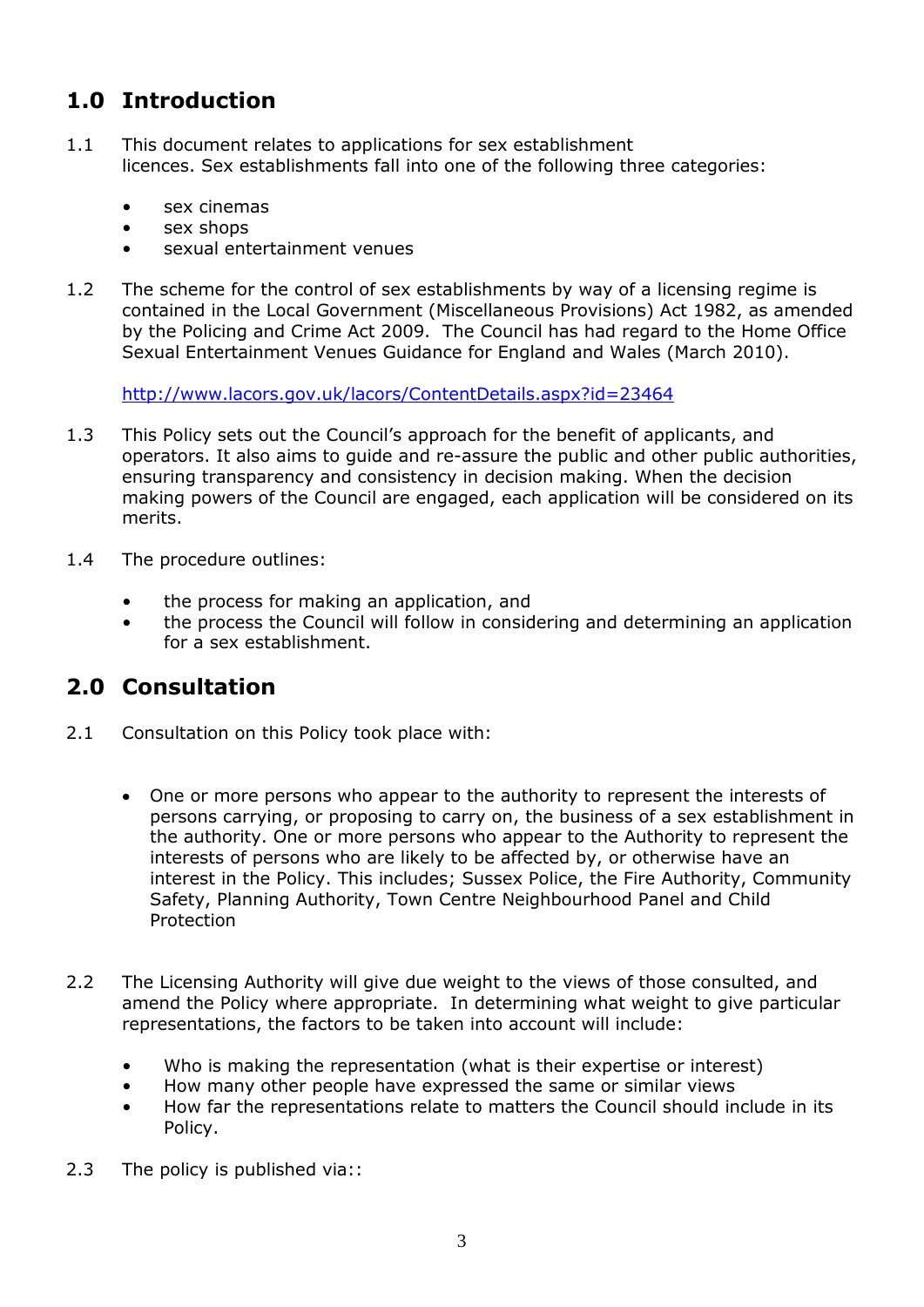[http://www.eastbourne.gov.uk/about-the-council/council-policies-plans-and](http://www.lewes-eastbourne.gov.uk/licensing-and-registrations/sex-establishment-licence/)strategies/licensing-policy/sex-establishment-and-encounter-policy/

- 2.4 Should you have any comments regarding this Policy, please send them via email or letter to Customer First at Eastbourne Borough Council
- 2.5 The consultation on this Policy took place from  $1<sup>st</sup>$  July 2015 until 24<sup>th</sup> September 2015.

## **3.0 Definitions**

### **3.1 The Act**

This refers to Schedule 3 of the Local Government (Miscellaneous Provisions) Act 1982, as amended by the Policing and Crime Act 2009.

### **3.2 The Policy**

This refers to the Eastbourne Sex Establishment and Encounter Policy.

### **3.3 Sex Cinema**

A sex cinema is any premises, vessel, vehicle or stall used to a significant degree for the exhibition of moving pictures however produced, which:

(a) are concerned primarily with the portrayal of, or primarily deal with or relate to or intending to stimulate or encourage sexual activity, acts of force or restraint which are associated with sexual activity

(b) are concerned primarily with the portrayal of, or primarily deal with or relate to genital organs or urinary or excretory functions but does not include a dwellinghouse to which the public is not admitted .

### **3.4 Sex Shop**

A sex shop is any premises, vehicle, vessel or stall used for a business which consists to a significant degree of selling, hiring, exchanging, lending, displaying or demonstrating:

- (a) sex articles
- (b) other things intended for use in connection with or for stimulating or encouraging:-
	- (i) sexual activity
	- (ii) acts of force or restraint which are associated with sexual activity.

### **3.5 Sex Articles**

A sex article is anything for use in connection with or for stimulating or encouraging

- (a) sexual activity
- (b) acts of force or restraint which are associated with sexual activity
- (c) anything:-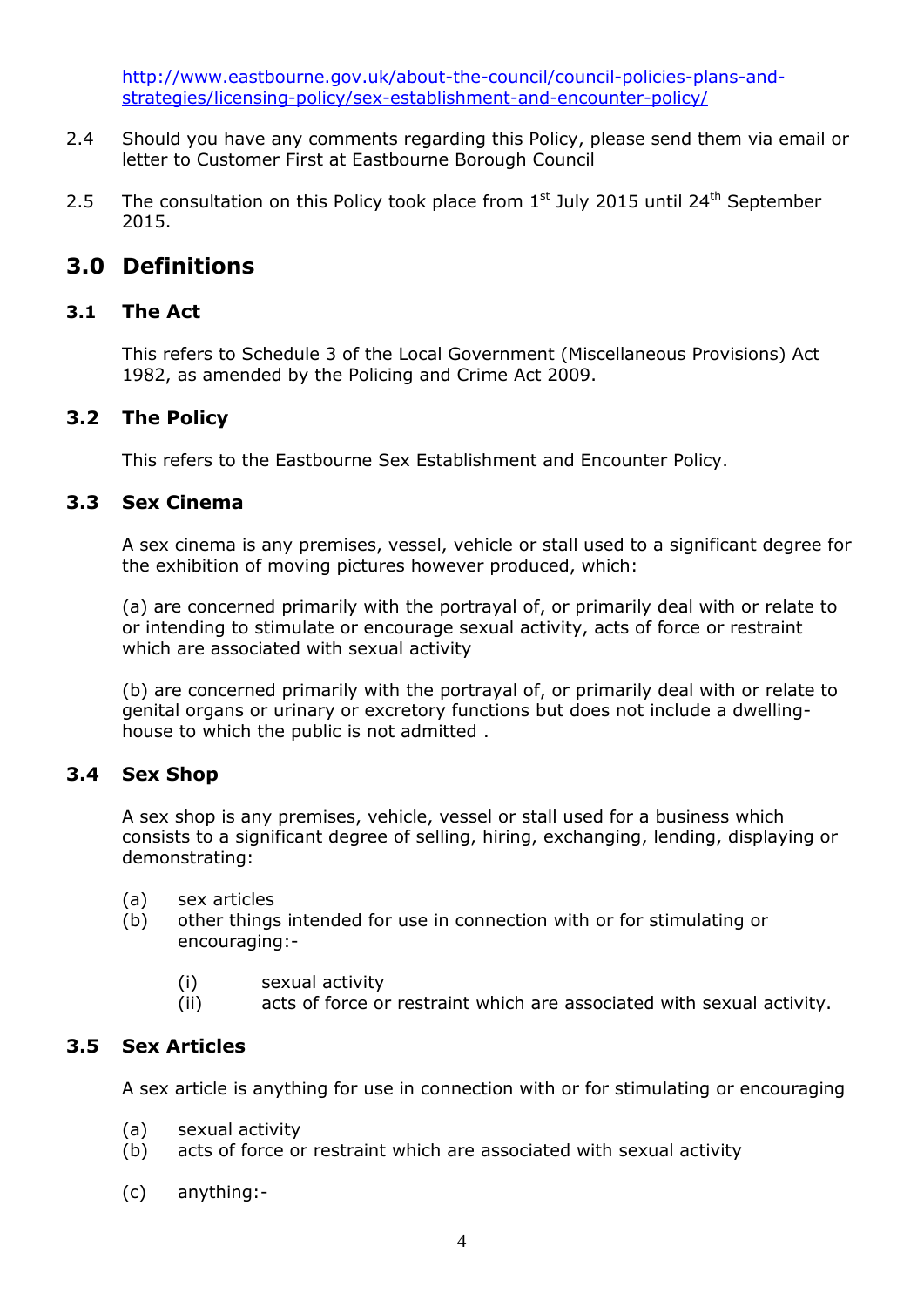i) containing or embodying matter to be read or looked at or anything intended to be used, either alone or as one of a set, for the reproduction or manufacture of any such article; and

- ii) to any recording of vision or sound, which
- a) is concerned primarily with the portrayal of, or primarily deals with or relates to, or is intended to stimulate or encourage, sexual activity or acts of force or restraint which are associated with sexual activity; or
- b)
- b) is concerned primarily with the portrayal of, or primarily deals with or relates to, genital organs, or urinary or excretory functions.

#### **3.6 Sexual Entertainment Venue**

A sexual entertainment venue is any premises where any live performance or any live display of nudity is of such a nature that, regardless of financial gain, it must reasonably be assumed to have been provided solely or mainly for the purpose of sexually stimulating any member of the audience. It includes, but is not limited to, lap dancing, pole dancing, table dancing, strip tease, live sex shows and similar activities.

### **3.7 The Organiser**

This is any person who is responsible for the organisation or management operation of the relevant entertainment or the premises.

#### 3.8 **Display of nudity**

This means:

- in the case of a woman: exposure of her breasts, nipples, pubic area, genitals or anus; and
- in the case of a man: exposure of his pubic area, genitals or anus.

#### **3.9 Relevant locality**

This is the locality where premises are situated or where the vehicle, vessel or stall is going to be used as a sex establishment. The locality and the area that this covers is a matter for the Local Authority to decide at the time it considers an application for the grant, renewal or transfer of a sex establishment licence.

#### **3.10 Permitted hours**

These are the hours of activity and operation that have been authorised under a sex establishment licence.

### **3.11 Appropriate Authority**

Eastbourne Borough Council is the 'Appropriate Authority' for the purposes of the sex establishment licensing regime introduced by the Local Government (Miscellaneous Provisions) Act 1982 (as amended) and adopted by Council on 23<sup>rd</sup> February 2011.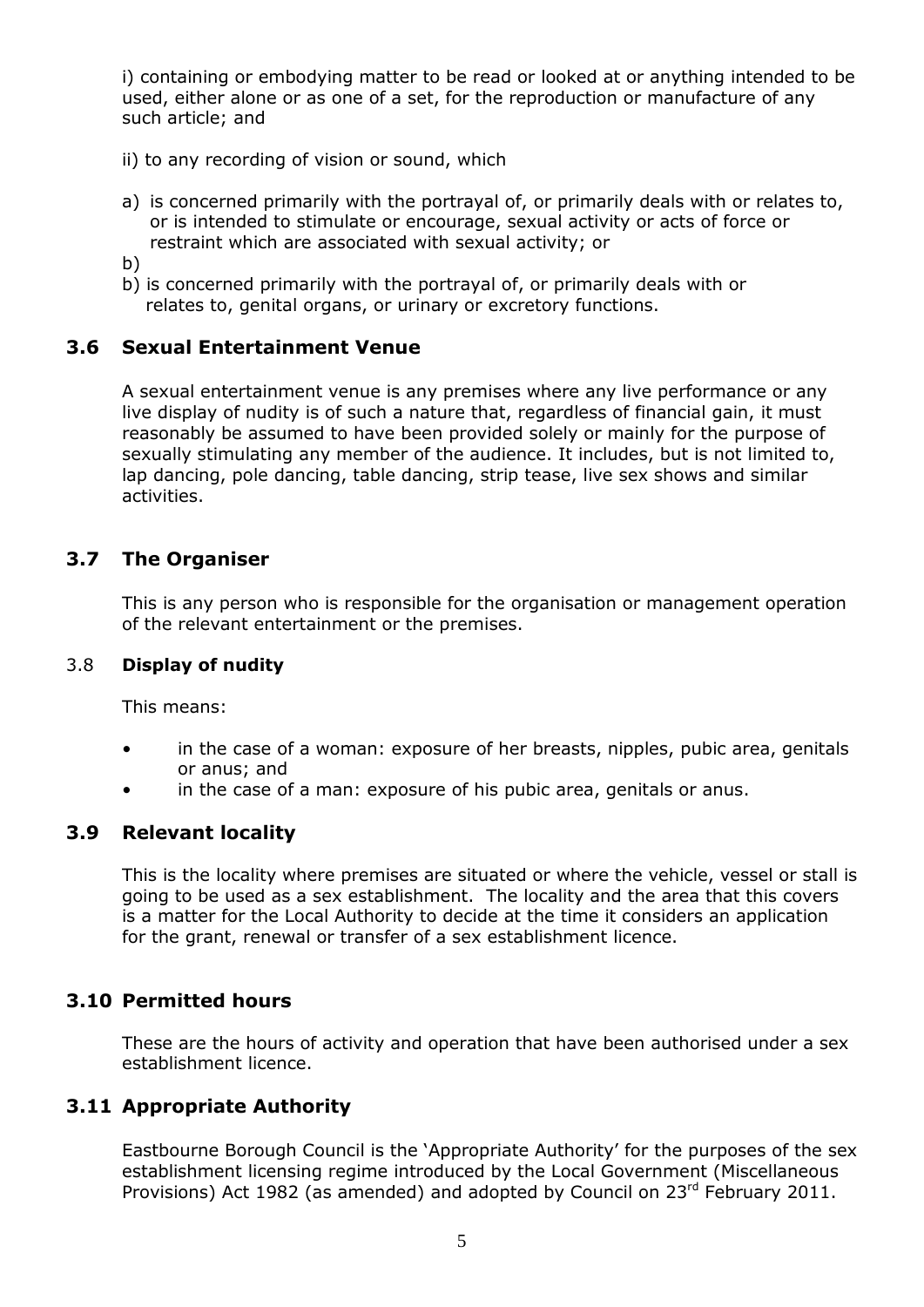## **4.0 Policy Considerations**

### **Relevant Locality**

- 4.1 This Policy applies to the areas covered by Eastbourne Borough Council. Eastbourne is a thriving seaside town and a spectacular gateway to the South Downs and the national beauty spot, Beachy Head..
- 4.2 With five miles of beaches, the largest manmade marina in the UK, and over 4,000 acres of South Downs countryside, Eastbourne regularly receives awards from Blue Flag to Best UK Resort and Most Group-Friendly UK Destination.
- 4.3 Tourism is crucial to this cosmopolitan area and is Eastbourne's primary industry. It attracts over 4 million visitors and is worth over £343 million to the local economy every year with over £5.5 million in conferencing business alone.
- 4.4 With one of the largest quantities of tourist accommodation in the South East, Eastbourne has approximately 7,500 bed spaces, and as a result the town stages a busy events programme which includes; international ladies tennis, theatre shows direct from the West End and an international four day air show, Airbourne, bringing over 800,000 visitors.
- 4.5 In addition, a Tourism Strategy seeks to secure investment in the town. It develops new marketing initiatives which will add new audiences for Eastbourne in the future, targeting 35+ age groups with high spending capability.
- 4.6 The Council's vision is to achieve balanced, sustainable communities and neighbourhoods to enable a good quality of life for all. In consultation with its partners it has developed and adopted a number of strategies, policies and plans that set out how we mean to achieve this vision.
- 4.7 In devising this Policy, regard has been given to the available data, findings, shared vision and plans informing Eastbourne's Sustainable Community Strategy (the "Strategy"), adopted by the Council and local strategic partnership.

### **Strategic Vision**

- 4.8 The Strategy has the following vision for the Borough:
	- A Borough with greater opportunity and prosperity for everyone, whatever their background, and the narrowing of economic environmental and health inequality.
	- Safe, strong and cohesive communities, and a shared sense of fairness, citizenship and social responsibility.
- 4.9 The Council aims to integrate this Policy with the objectives of the Sustainable Community Strategy and the Core Strategy so that it contributes to achieving the vision of the Borough. This is considered in the context of:
	- the relative size of the borough taken as a whole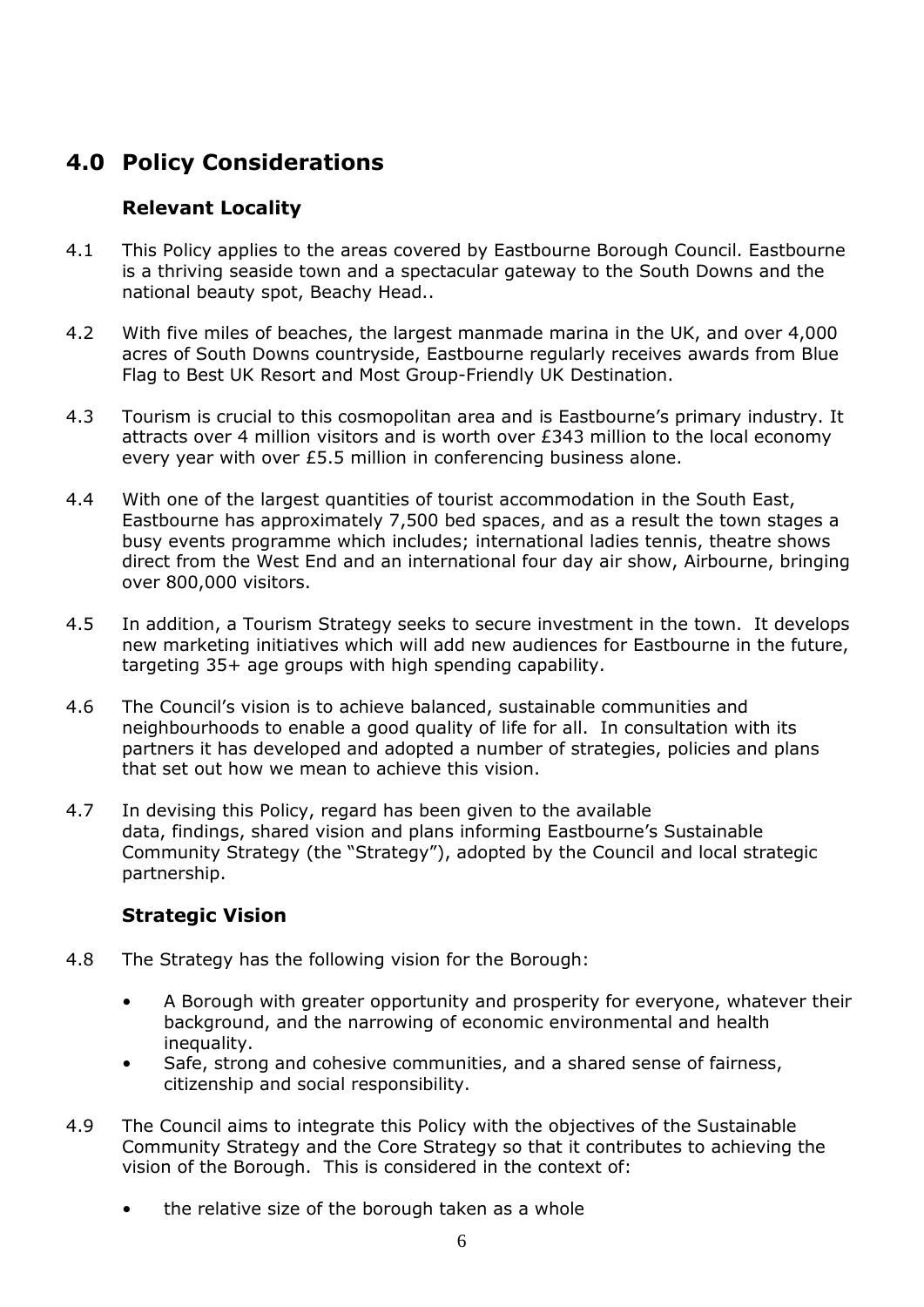- population density and growth trends
- ward profiles
- borough profile
- poor economic and health specific deprivation indices
- level of social housing and tenure
- areas subjected to regeneration initiatives
- locations of: premises attracting vulnerable people such as GP surgeries and addiction centres
- areas and premises attracting families such as leisure and sport facilities and play spaces and play path finders, parks and open spaces
- premises attracting young people such as schools, nurseries and other educational establishments
- our diverse cultural communities
- places of worship
- Cumulative densities of certain types of commercial premises in any one location
- 4.10 Working with its partners in Health, Education, the Police and the business and voluntary sectors, the Council will continue to ensure that it reasonably and proportionately reflects the needs of its local communities through:
	- continued meaningful consultation
	- the promotion of a consistent and fair approach to regulation
	- consultation with the Police and other agencies as appropriate, to establish protocols for effective enforcement
- 4.11 The Council understands that the co-ordination and integration of policies, strategies and initiatives is important. This policy takes account of, and is supported by, other Council policies and relevant legislation..
- 4.12 Through partnership working, the Council will seek to secure the proper integration of its Policy with other; licensing policies, local crime prevention, planning, tourism, race equality schemes and cultural strategies, and any other plans introduced for the management of the town centre and the night time economy:

[http://www.eastbourne.gov.uk/about-the-council/council-policies-plans-and](http://www.lewes-eastbourne.gov.uk/about-the-council/corporate-plans/)strategies/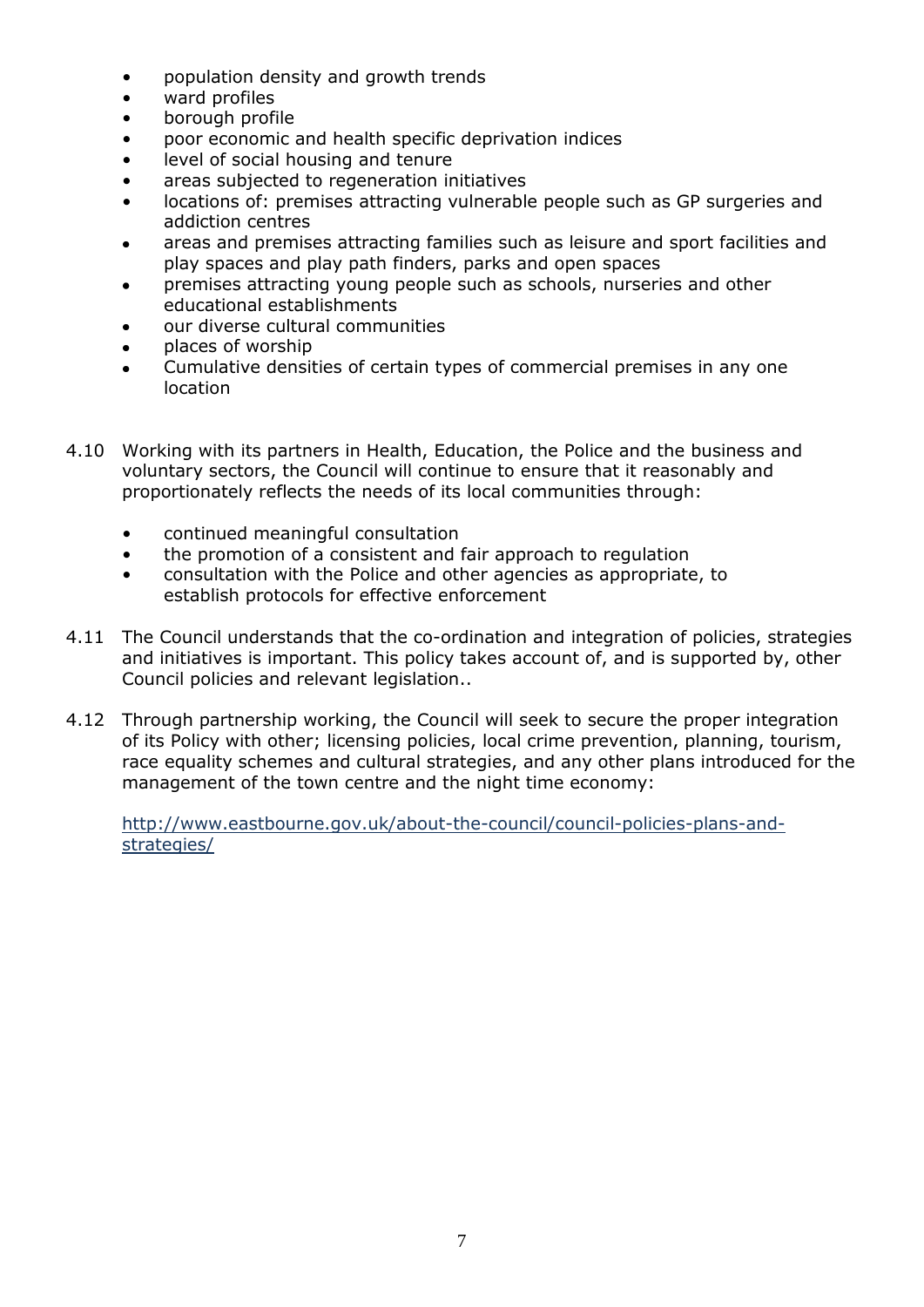# **5.0 General Policy**

### **Principles to be applied**

5.1 Specific mandatory grounds for refusal of a licence are set out in the Act.

A licence cannot be granted:

- a) to anyone under 18 years of age
- b) to someone who has held a licence that was revoked in the last 12 months (from the date of revocation) and who was disqualified from holding a licence for that period.
- c) to someone who has been refused a new licence or renewal of licence within the last 12 months (from the date of making the application)
- d) to an individual who is not resident in the United Kingdom or who has not been resident for six months prior to the making of an application
- e) to a company not incorporated in the United Kingdom
- 5.2 Crime and Disorder:

In accordance with Section 17 of the Crime and Disorder Act 1998, the Council is under a duty to exercise its functions with due regard to the likely effects on crime and disorder. It aims to do all it can to prevent crime and disorder in its area. The possible impact of crime and disorder are clearly relevant factors in the consideration of all applications. In giving "due regard" to these possible implications, Members will consider all information available and representations made from all objectors, the applicant and in particular the Sussex Police.

- 5.3 Every application for the grant, renewal or transfer will be considered on its merits, on a case by case basis.
- 5.4 The Council may also refuse a licence if the applicant is unsuitable to hold a licence because they have been convicted of an offence or for any other reason. The determination of the suitability of the applicant is a matter for the local authority to decide at the time that the application is made.
- 5.5 Each application will be considered on its own merits. The Local Authority will take into account representations from the applicant, any person objecting and the Chief Officer of Police. The Council shall normally take into account:
	- previous knowledge and experience of the applicant and their managerial competence
	- any evidence of the operation of any existing/previous licence held by the applicant, including any licence held in any other borough
	- any report about the applicant and management of the premises received from objectors or the Police and any criminal convictions or cautions of the applicant
	- that the operator is proposing a management structure which will deliver compliance with operating conditions, and policies; detaling the training of staff, welfare of performers and means to protect the public.
	- any other relevant reason
- 5.6 With regard to a business for which an application relates that would be considered to be managed, or carried on for the benefit of a person other than the applicant,. the determination is a matter for the local authority to. Each application will be considered on its own merits. The local authority will take into account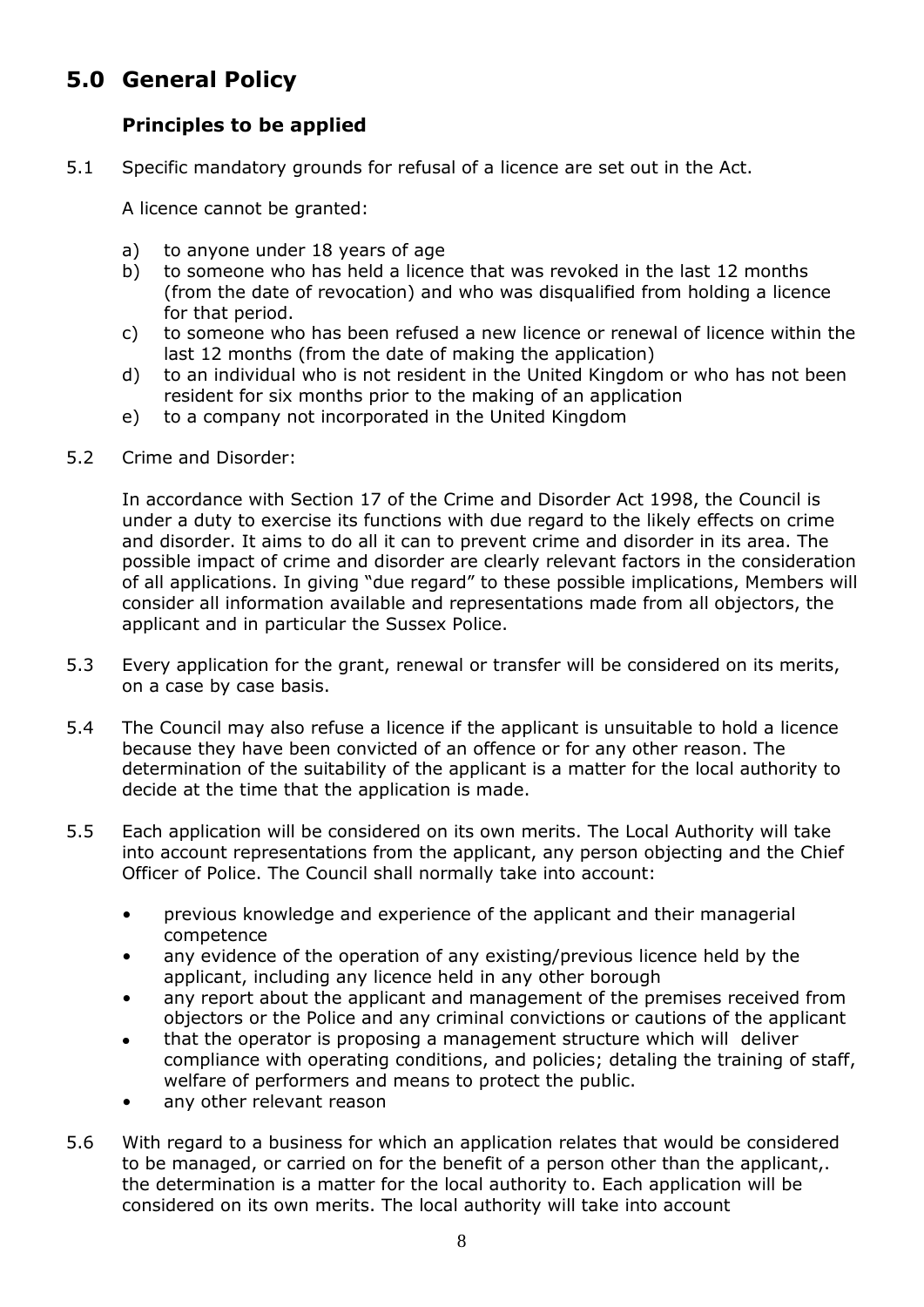representations from the applicant, any person/organisation objecting and shall normally take into account:

- $\circ$  comments/observations of the Police and Council personnel, including compliance with licensing conditions, relevant history (including noise complaints) together with details of previous convictions/prosecutions pending.
- o the suitability and fitness of an applicant/operator to hold a licence.
- 5.7 The number of sex establishments or sex establishments of a particular kind in the relevant locality at the time the application is determined is equal to or exceeds the number which the local authority consider is appropriate for that locality at that time.
- 5.8 The grant or renewal of a licence would be inappropriate having regard to:
	- i) the character of the relevant locality
	- ii) the use to which any premises in the vicinity are put; or
	- iii) the layout, character or condition of the premises, vehicle, vessel or stall in respect of which the application is made
	- iv) Where it can be shown that the business would be managed for the benefit of a third party who would be refused a licence.
- 5.9 The relevant locality will be determined in accordance with where the premises are situated or where the vehicle, vessel or stall is going to be used. The area and extent of the relevant locality is a matter of the local authority to decide at the time the application is made. Each application will be considered on its own merits.
- 5.10 In determining the character of relevant locality and the appropriate number of sex establishments in that relevant locality, the Local Authority will take into account, but not limit its determination to:
	- (a) the use to which any premises in the vicinity are put;
	- (b) the number of existing sex establishments both in total and also in respect of each type (*i.e.* sex cinemas, sex shops an sexual entertainment venues);
	- (c) the number of existing premises engaged in and or offering entertainment]of an adult or sexual nature or entertainment or associated with an adult or sexual nature (for example tattooing, piercing etc;)
	- (d) the proximity of residents to the premises, including any sheltered housing and accommodation for vulnerable persons;
	- (e) the proximity of educational establishments to the premises;
	- (f) the proximity of places of worship to the premises;
	- (g) access routes to and from schools, play areas, nurseries, children's centres or similar premises;
	- (h) the proximity to shopping centres;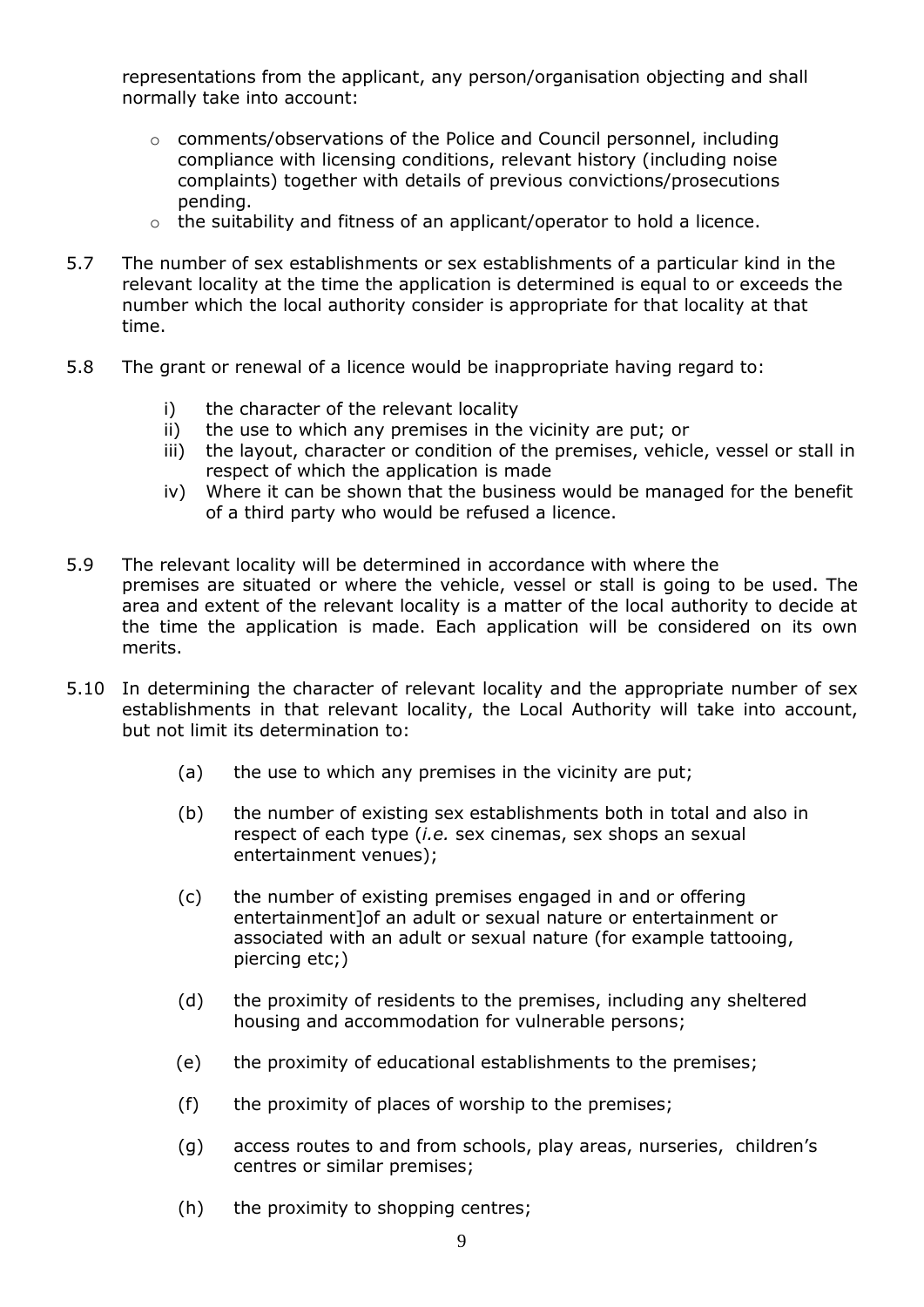- (i) the proximity to community facilities/halls and public buildings such as swimming pools, leisure centres, public parks, youth centres/clubs. This list is not exhaustive;
- (j) the potential impact of the licensed activity on crime and disorder and public nuisance;
- (k) the potential cumulative impact of licensed premises in the area taking into account the days and hours of operation of the activity and the character of the locality where the premises are situated;
- (l) the nature and concerns of any objections received from residents/establishments objecting to the licence application;
- (m) any evidence of complaints about noise and/or disturbance caused by the premises;
- (n) current planning permission/planning requirements on the premises;
- (o) any current planning policy considerations;
- (p) whether there is planned regeneration of the area;
- (q) any current licensing permissions related to the premises in relation to activities, uses and hours;

### **6.0 Renewal Applications**

- 6.1 Where a licence was in existence before the introduction of this Policy, this Policy willbecome a consideration when the licence is due for renewal.
- 6.2 It should be noted that the Council in applying its decision-making discretion may consider it appropriate to refuse the renewal of the licence even where there has been no change in the character of the relevant locality or in the use to which any premises in the locality are put.
- 6.3 If a renewal application is not opposed, it shall be approved under Authority delegated to relevant officer(s). All contested applications for renewal, as described in the Act shall be referred to the Licensing Sub-Committee for decision.

## **7.0 The Application Process**

### **Making an application**

- 7.1 Any application should be made in writing to Customer First at Eastbourne Borough Council. Please note that generally, applications may take 8-12 weeks to determine.
- 7.2 Applicants for a licence must complete and return the application form, together with:
	- 2 sets of floor plans, drawn to scale and showing all means of entry and exit, any parts used in common with any other building and indicating how the premises lie in relation to the street;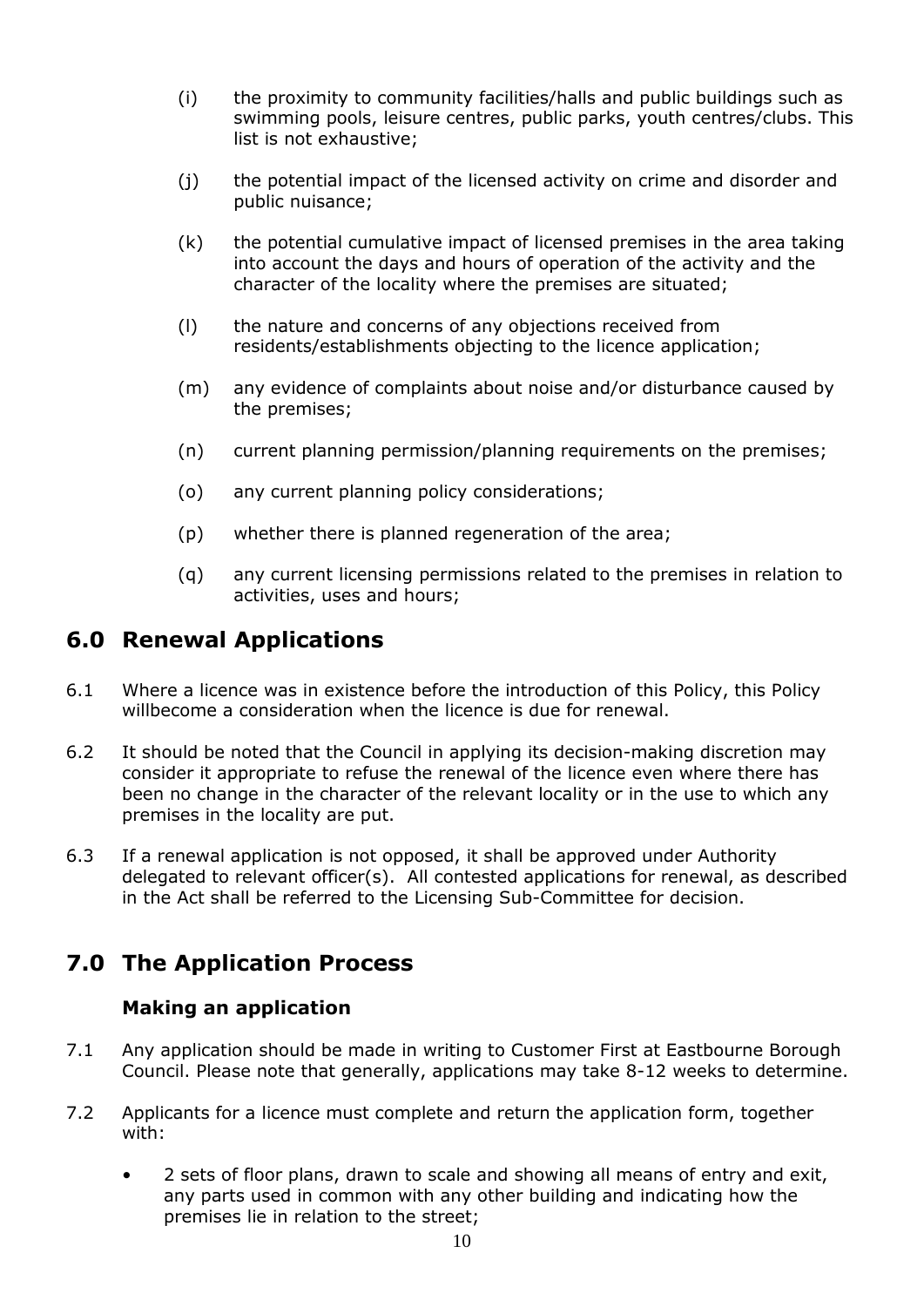- 2 sets of plans showing the existing and front elevation of the premises depicting all signage:
- 2 sets of plans (scale 1:500) showing the sex establishment in relation to other premises within 100 metres;
- 2 sets of plans (scale 1:50) showing the layout of the sex establishment;
- the correct fee as set by the Council's Licensing Committee
- 7.3 As part of the application process, applicants are required to post a white A3 notice at the proposed site for 21 days, from the date the application is lodged with the Council, setting out the application details.
- 7.4 The notice must be posted in a prominent position on the premises for the whole of that time so that it can be easily read by passers-by. Applicants are also required to place a public notice in a local newspaper, for example the Eastbourne Gazette or Eastbourne Herald, at their own expense. The newspaper notice should appear in the publication within 7 days of the application being lodged.
- 7.5 Authorised Officers from the relevant Authority may choose to inspect the premises. This includes Council Officers, Sussex Police, and the Fire Authority to ensure that required technical standards are met. If works are required to bring the premises up to standard, the applicant will be notified. Licences will not be issued until all required works are satisfactorily completed.
- 7.6 As part of the established procedure for dealing with applications, the Council's Noise Pollution Specialists will be consulted. If there is the possibility of noise nuisance for example from amplified music, these officers may also carry out an inspection and recommend noise insulation work. Any requirements they identify must be complied with at all times any licence is in force.
- 7.7 Notice of all applications shall be given to Council Officers, Sussex Police, the Fire Authority, ward members and any other relevant person/organisation as deemed appropriate by the licensing authority.
- 7.8 Applicants are advised that any person who, in connection with an application for the grant renewal or transfer of a licence, makes a statement which s/he knows to be false in any material respect, or which s/he does not believe to be true, is guilty of an offence and liable to summary conviction to a fine not exceeding £20,000.
- 7.9 Any licence approved does not constitute any approval under any other Acts (for example, the Town and Country Planning Act 1990) or Bye-Laws. The applicant must ensure that all other necessary consents and approvals are obtained prior to operation.
- 7.10 The Council will not determine an application for grant of a licence unless the applicant allows an authorised officer a reasonable opportunity to enter the proposed sex establishment to make such examination and enquiries as may be necessary to determine the suitability of the applicant and the sex establishment.
- 7.11 On the grant of a licence, the licence document will have the agreed days and hours of operation set out, together with any other specific and/or standard conditions applied. Licence holders must comply with this.
- 7.12 Application forms, sample advertisements and site notices are available via:

http://www.eastbourne.gov.uk/businesses/licences-and-registrations/sexestablishment-shop-cinema-licence/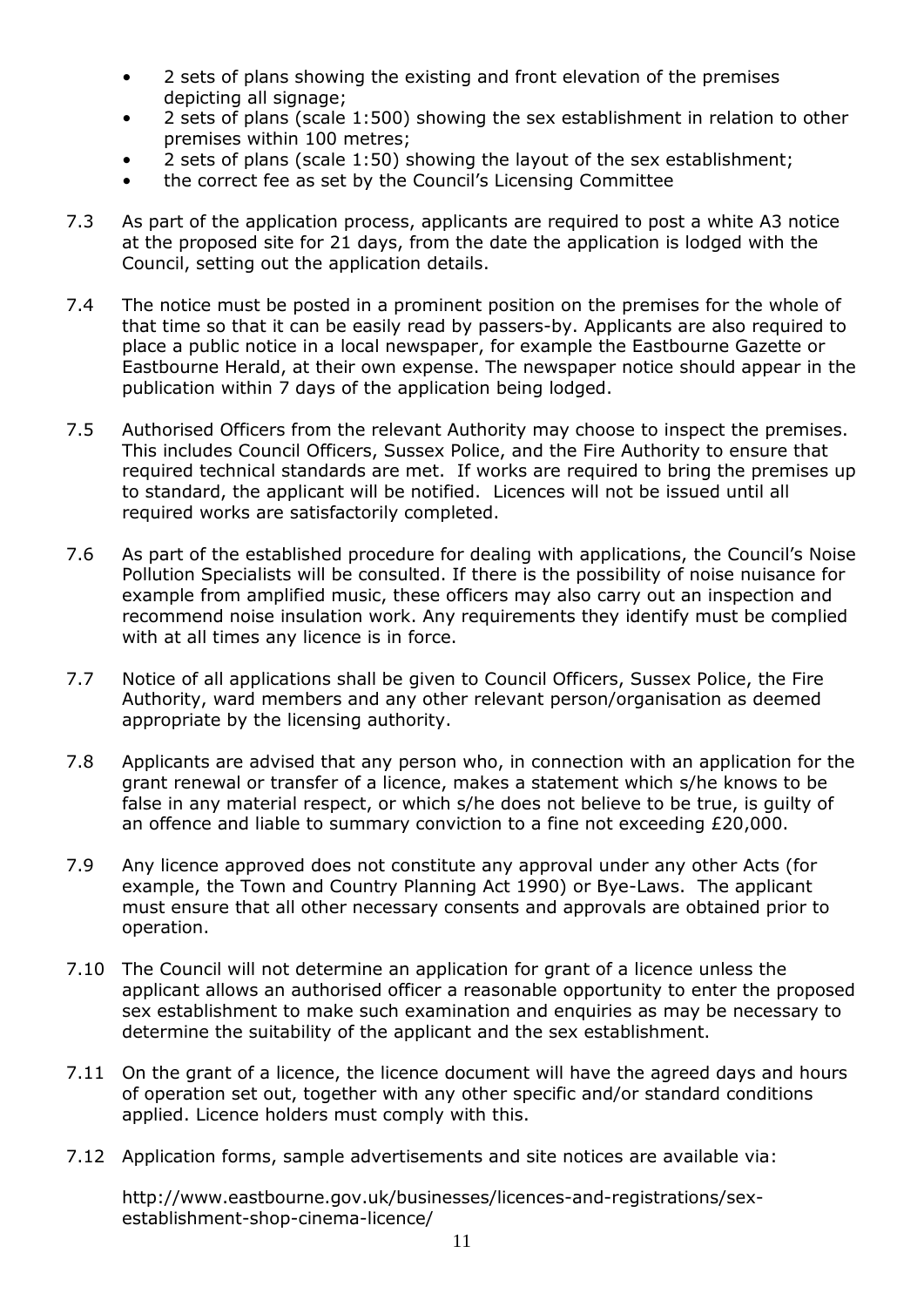## **8.0 Renewal of Licences**

- 8.1 To continue operating a sex establishment, licence holders must make a renewal application prior to the expiry of the existing licence.
- 8.2 The Council may not determine an application for renewal of a licence unless the applicant allows an authorised officer a reasonable opportunity to enter the proposed sex establishment to make such examination and enquiries as may be necessary to determine the suitability of the applicant and the sex establishment.

## **9.0 Variation of Licence**

- 9.1 The application form, with relevant plans and fee should be sent to the Licensing Authority. Please note that applications for variation of licence are also subject to the site and newspaper notice requirements set out statute.
- 9.2 Variation applications relate only to proposed changes to such matters as the hours and area of the premises covered by the licence. Any changes in Licensee must be the subject of a transfer application.
- 9.3 All variation applications for sex establishment licences must be referred to the Council's Licensing Sub-Committee for decision. Applicants must not operate any revised or varied arrangements until such an application has been approved and any revised or varied licence has been issued.

## **10.0Transfer of Licence**

10.1 The Council may not determine an application for transfer of a licence unless the applicant allows an authorised officer a reasonable opportunity to enter the proposed sex establishment to make such examination and enquiries as may be necessary to determine the suitability of the applicant and the sex establishment.

## **11.0Representations on an Application**

- 11.1 Any person wishing to object to an application must submit a written representation within the 28 day consultation period specified to the Licensing Authority, setting out the grounds of objection.
- 11.2 Valid representations must be made within 28 days of the application being submitted. Representations made before the application is submitted can be taken into account. The Council also has discretion to consider representations made after the 28 day consultation period, although this will be assessed on a case by case basis.
- 11.3 The legislation dictates that, unless a person making representations consents, their name and address shall not be revealed to the applicant. They may also be reluctant to appear before a hearing of the Sub-Committee.
- 11.4 However, the grounds of any objection made on the application must be provided to the applicant prior to the determination of the application. The report to the Licensing Sub-Committee may have full details of the objections, including any actions / undertakings proposed by the applicant to address matters raised.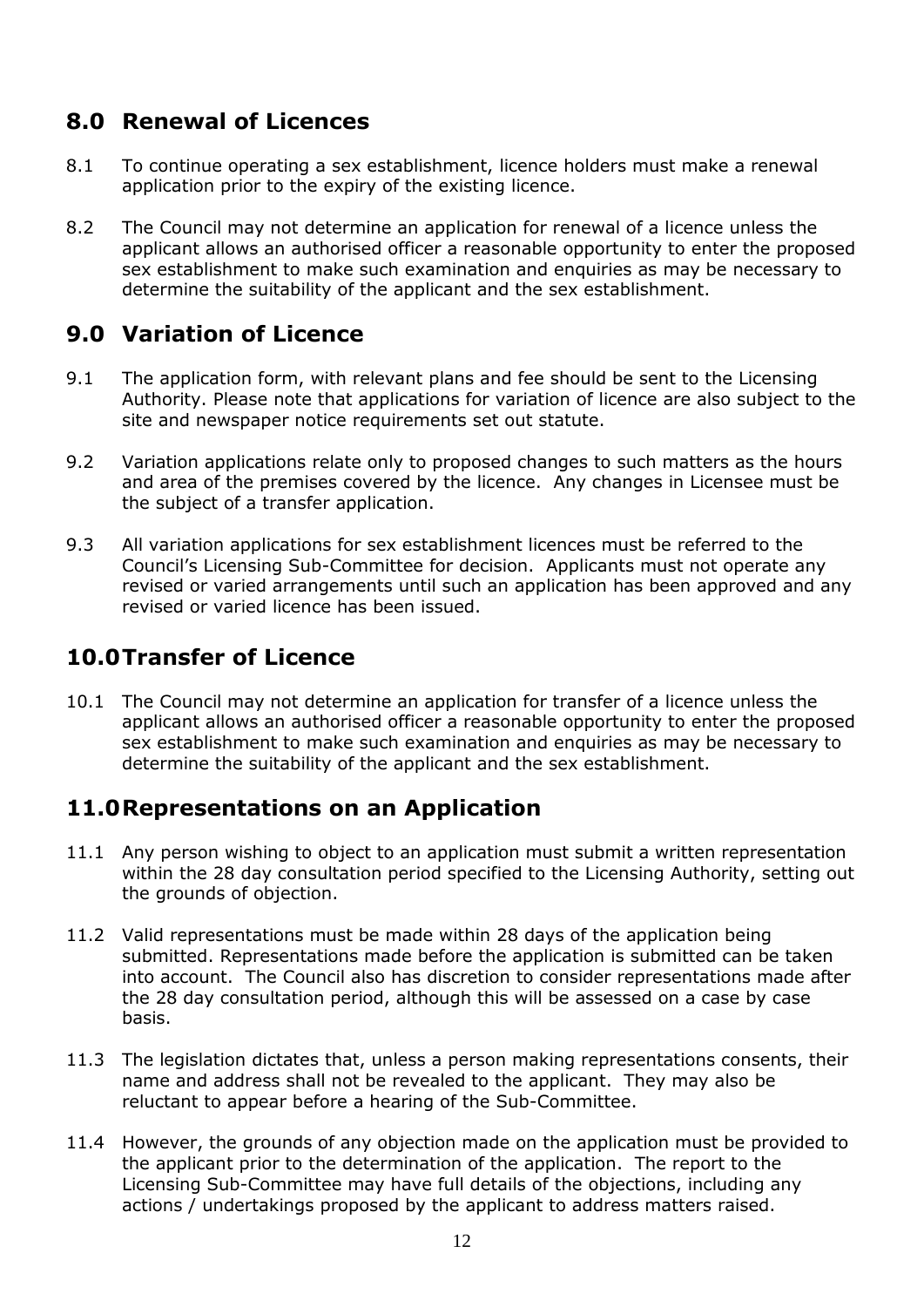11.5 Additionally, the applicant and any persons who made representations and who wish to attend the hearing will have the opportunity to address the Licensing Subcommittee before the application is determined.

## **12.0Duration of Licence**

12.1 Sex Establishment Licences will normally expire on an annual basis, but can be issued for a shorter term, if deemed appropriate.

## **13.0Appeals**

- 13.1 There is no right of appeal:
	- $\circ$  against refusal of a licence on the grounds set out in the above, unless an applicant can prove the appropriate ground of refusal does not apply to them;
	- o where refusal of a licence is based on the grounds set out in earlier in this Policy;
	- o against conditions applied to a licence
- 13.2 Any appeal to the Magistrates' Court must be made within 21 days from the date on which the person is notified of the decision or became aware of the condition.
- 13.3 Where an appeal is lodged (other than on grounds previously stated) against refusal to renew or for revocation, the licence remains in force until such time as the appeal is determined. Where an appeal is lodged against conditions applied to a licence, the conditions are deemed not to come into force until the determination or abandonment of the appeal.

## **14.0Human Rights**

- 14.1 In determining applications, the principles of the Human Rights Act 1998 must be taken into consideration. The Act acknowledges that local authorities are entitled, amongst other things, to act where this is in the "general interest". Should it be decided to refuse or to grant an application, or to attach conditions, the rights of appeal that exist through the Magistrates' Court will ensure that the principles of the Human Rights Act are adhered to.
- 14.2 The Human Rights Act 1998 incorporates the European Convention on Human Rights and makes it unlawful for a local authority to act in a way which is incompatible with a Convention right.

## **15.0Policy Review**

15.1 This Policy will be reviewed to incorporate statute and guidance as appropriate.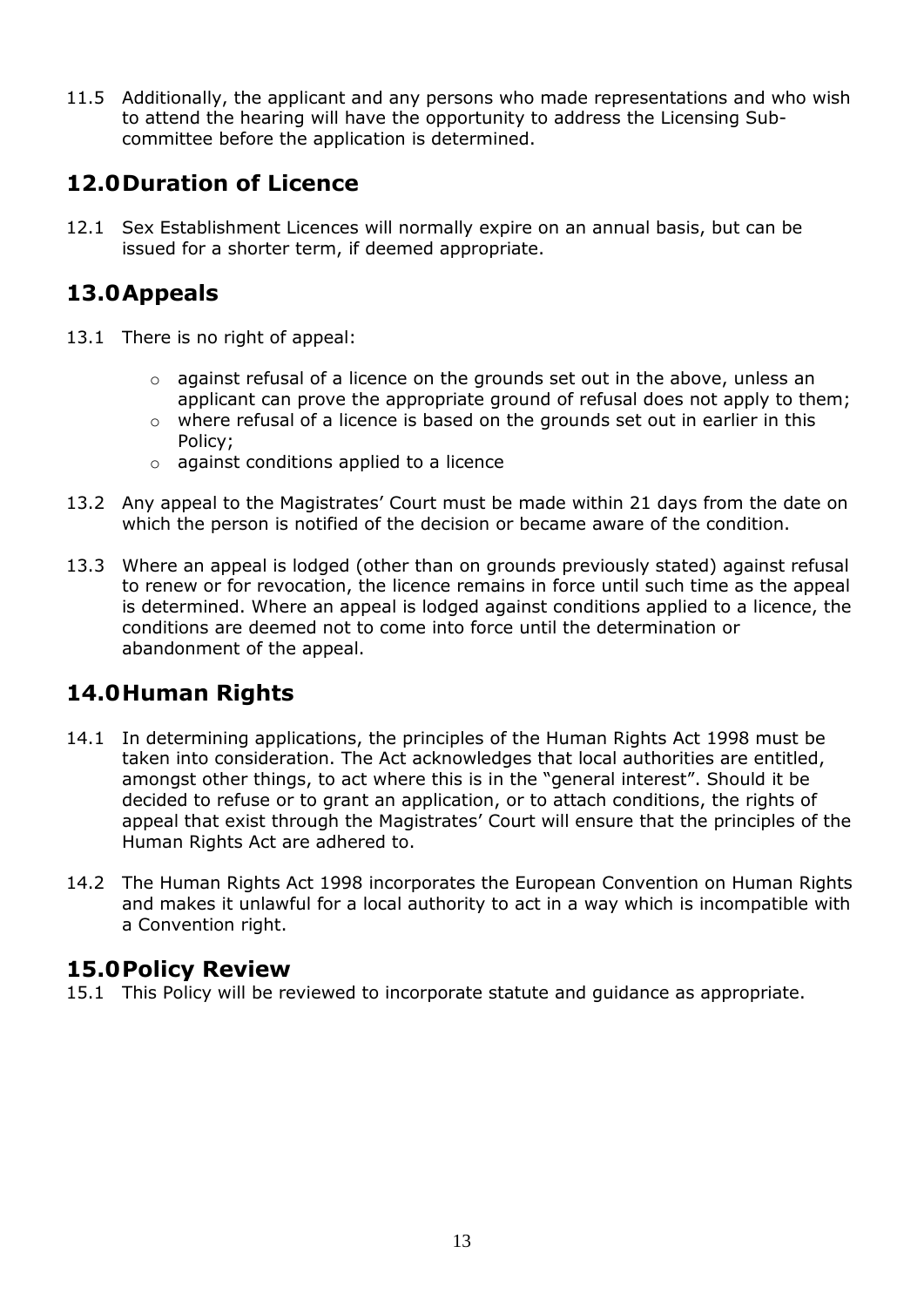## **Appendix 1**

**Licensing Committee Hearing Procedure Pursuant to the Local Government (Miscellaneous Provisions) Act 1982 and Policing and Crime Act 2009 - Control of Sex Establishments and Sex Encounter Establishments.**

#### **PROCEDURE AT COMMITTEE**

- 1.1 The Chair will open the meeting by introducing Members of the Committee and Officers present. The Chair will then invite other parties present to introduce themselves and the capacity in which they are attending (e.g. local residents, business representatives or legal advisor etc). The Chair will then explain the nature of the decision to be taken, and the procedure to be followed.
- 1.2 Thereafter the Chair will direct the parties to the hearing (the Applicant, Objectors, the local police or any other public or private bodies who have made an objection or representation), to address the Committee on their application, objection or representations. The Chair may direct a party to provide further information or other evidence that the Chair feels requires expansion or clarification.
- 1.3 The Authorised Officer will provide an outline of the application, objections and representations received and highlight relevant policy considerations.
- 1.4 Members, Applicants and Interested Parties are then permitted to ask questions of the Licensing Manager.
- 1.5 The Police, Objectors and other parties will then be heard by the Committee and may be questioned in turn.
- 1.6 The Applicant will then have an opportunity to set out their application and any further evidence upon which they propose to rely.
- 1.7 The Chair will direct that parties should limit their oral representations to those matters which relate to the grounds upon which a licence can be refused and/or upon such conditions as might reasonably and proportionately be imposed in the circumstances of the application.
- 1.8 The Chair may also direct that an appropriate time limit be set to allow each individual an equal opportunity to present their case.
- 1.9 The Chair will invite the Members of the Committee and thereafter other parties to ask any relevant questions after each of the representations. The Chair will direct that parties should limit their questions to those matters which engage with the grounds upon which a licence can be refused and/or upon such conditions as might reasonably and proportionately be imposed in the circumstances of the application.
- 1.10 The Chair will invite each of the parties to make a very brief closing speech/summing up if they wish. No new information may be introduced at this stage.
- 1.11 The Chair will invite Members to go into closed session to make their decision. The Committee will be accompanied by the Council's Legal Adviser. Any legal advice given to the Committee will be given in outline to the parties.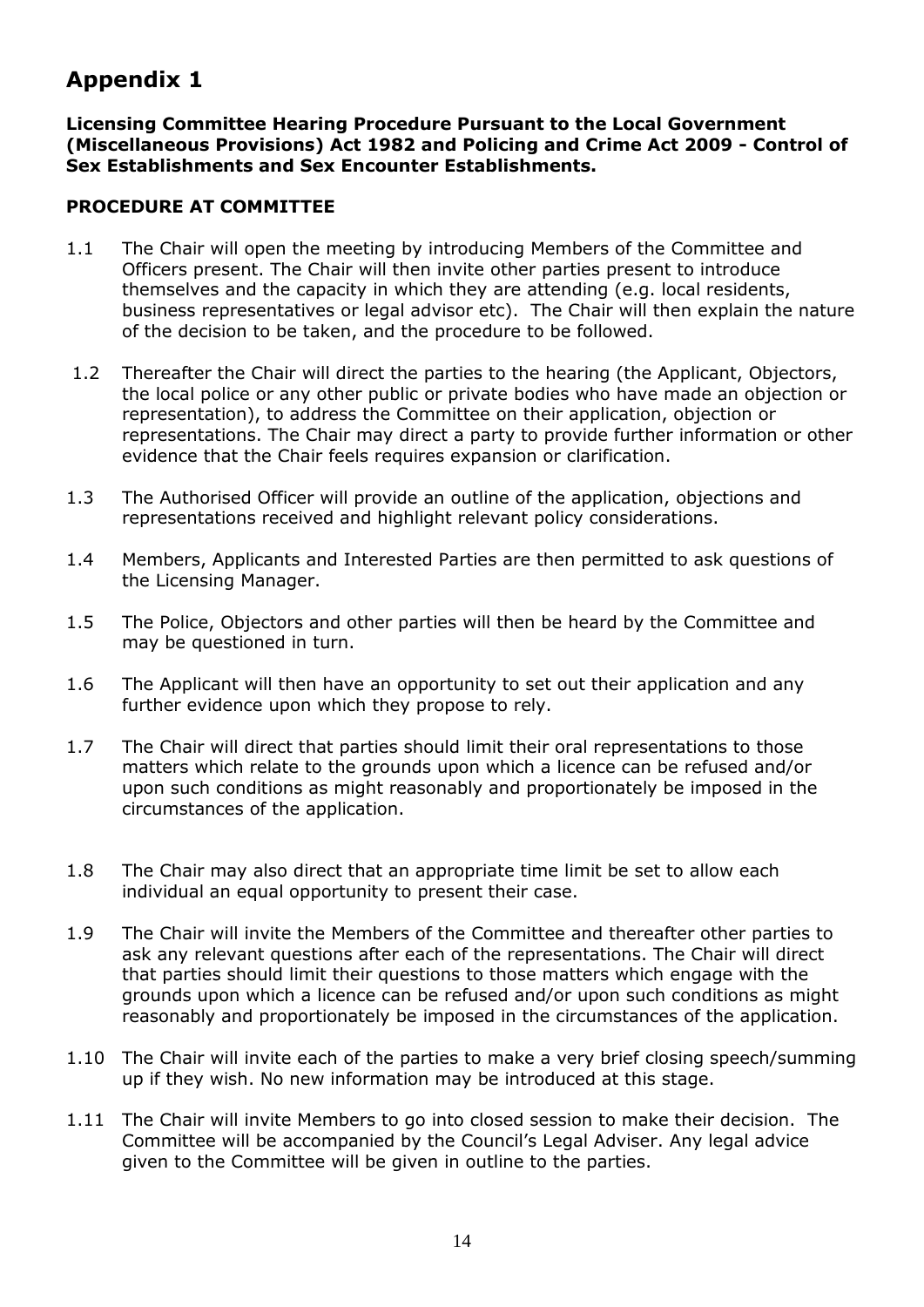1.12 Members will then return to the open session. The Chair will announce the decision, giving reasons, and any conditions placed upon the licence (if granted). Alternatively, the Committee may inform the parties that its decision will be given in writing and not at the conclusion of the hearing. In such a case the decision will be notified to all the parties within five working days of the hearing (not including the date of the hearing).

### **NOTE**

- The Council requires that any evidence supplementary to the original submissions, in  $\bullet$ support of or against an application must be received a minimum of 5 working days before the date on which the matter is to be heard, to ensure that all parties have sight of the evidence in advance of the hearing.
- The applicant will normally be notified in writing of the decision within 5 working days.  $\bullet$
- Applicants and Licence holders have right to appeal against a decision in certain  $\bullet$ circumstances, details of which can be obtained from the Licensing Manager.
- The Council is committed to taking decisions in an honest, accountable and  $\bullet$ transparent fashion but on occasion may find it necessary to exclude members of the press and public based upon the legal framework given by the Local Government Act 1972 Schedule 12a and/or local policy. On these occasions decisions based on the above framework will be given. Generally this authority endeavours to allow all parties to speak and ask questions of another party present during a Licensing hearing. However, this decision has to be taken on a case by case basis and in some cases (a reason will be given) verbal representation and cross examination may not be permitted.
- The Authority has the right to exclude any parties disrupting this hearing, at its  $\bullet$ discretion.
- The Authority reserves the right to amend the hearing procedure without notice. $\bullet$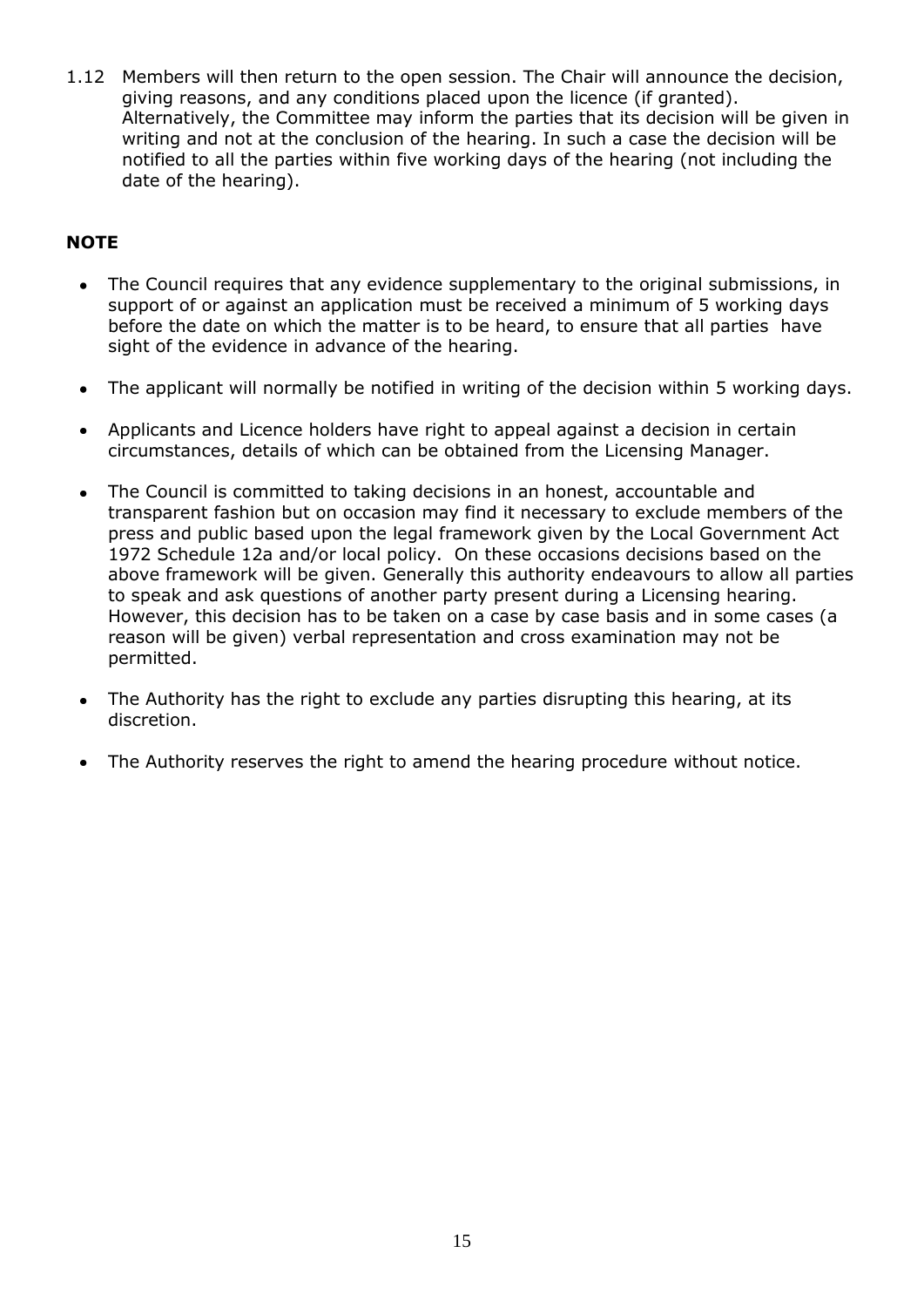## **Appendix 2**

#### **LOCAL GOVERNMENT (MISCELLANEOUS PROVISIONS) ACT 1982 AS AMENDED BY THE POLICE AND CRIME ACT 2009**

### **Sex Establishment Schedule of Standard Conditions**

#### **Display Of Licence**

A copy of the Sex Establishment Licence and the standard conditions made by the authority must be kept exhibited in the public area of the premises.

### **Age Policy**

- No person under 18 years of age to enter the premise.
- All customers appearing to be under the age of 21 to be required to provide photographic proof of their age before being allowed access to the shop.
- No person under 18 years of age is to be employed in the business of the establishment.
- At all entrances there shall be prominently displayed so as to be visible at all times to persons approaching the premises a notice prohibiting entry to all persons under 18 years of age.
- The Licensee of the premises shall ensure that all persons employed on the premises are aware of the age restriction on clients and that they exclude or remove from the premises any person attempting to evade the restriction.

#### **Site Specific Conditions - Sex Shop**

- A premises licensed as a Sex Shop under the provisions of Schedule III of the Local Government (Miscellaneous Provisions) Act, 1982, shall be used only for the purpose of a Sex Shop as defined in Paragraph 4 of the said Schedule 3 and shall not be used, wholly or in part, for any other purpose during the period the premises are licensed as a Sex Shop.
- The Licensee shall not display outside, near to, or within the premises any advertising material, sign or pictorial display referring to the licensed premises or the goods, articles or services provided at the premises, in such a position or manner that it is visible to any person using adjacent highways, streets, footpaths or forecourts except any notice displaying the name or trading title of the Licensee, any Notice indicating the name of the premises, times of opening of the premises for business, any Notice required by any statute, regulation or bylaw applicable to the premises or business carried thereon or any notice prescribed by these conditions.
- The use of loudspeakers and displays on business vehicles is strictly prohibited.
- The licensed premises shall be so arranged by screening or obscuring windows, doors and other openings so that the interior of the licensed premises and the displays of articles sold at the premises shall not be visible at any time to persons outside the building. The external doors shall be fitted with automatic closing devices which shall be maintained in good working order.
- The Licensee shall not supply or permit to be supplied to any person, other than a person employed to work on the premises, any article of food or drink whether for consumption on or off the premises.
- All refuse produced on the premises and materials, goods or articles discarded for  $\bullet$ any reason shall be securely stored within the premises and delivered in sealed containers to the refuse collection service.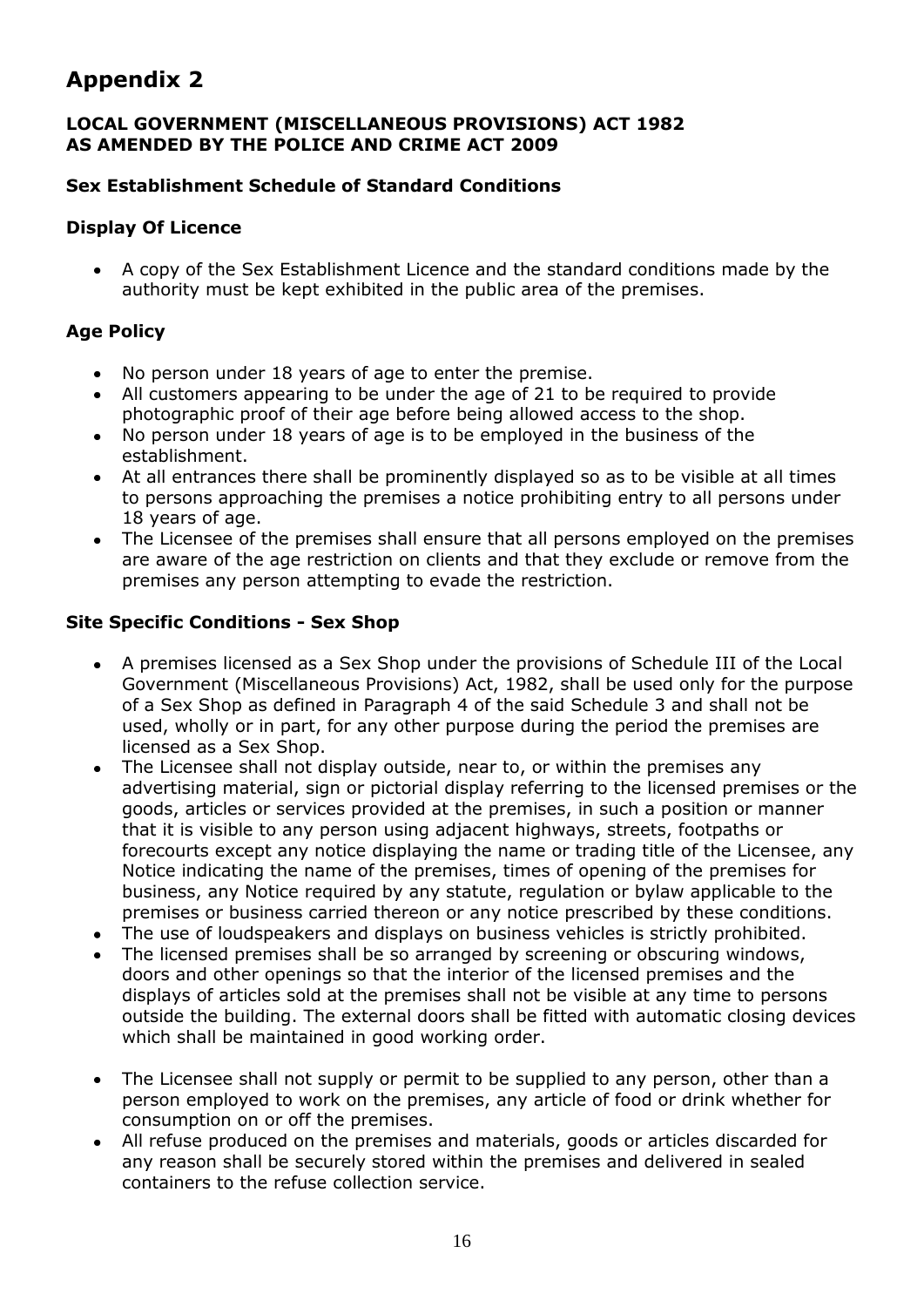- The Licensee shall make such provision for the reception of goods and articles for  $\bullet$ sale, hire, exchange, loan, demonstration or display on the premises so that they are received directly into the premises and are not subject to storage for any period of time on any pavement, footpath, forecourt or yard nor in any vessel or vehicle, etc. where they may be seen by members of the public.
- The Licensee or a Responsible Person nominated by him in writing for the purpose  $\bullet$ and approved by the Council shall be in charge of and upon the licensed premises during the whole time they are open to the public. Such written nominations shall be continuously available for inspection by authorised officers of the Council or the Police.
- The Licensee or their nominated representative shall ensure that no employee or  $\bullet$ other person shall seek to obtain custom for the premises by means of personal solicitation outside or in the vicinity of the premises.
- The external appearance of the premises must be as approved by the Council and  $\bullet$ neither the interior nor the exterior of the premises shall be altered without the approval of the Council.
- No advertisements, other than advertisements relating to other licensed sex  $\bullet$ establishments or relating to goods sold from the premises, shall be displayed in the premises.
- A record shall be kept of all mail order transactions (if any) in such form as agreed by the Council.
- $\bullet$ The licence is not transferable by the Licensee other than through the formal application process to the Licensing Authority.
- The Licensee shall immediately notify the Council he/she intends ceasing to carry on the business.
- The Licensee shall inform the Council if he/she is convicted under the Obscene Publications Act, 1959, the Protection of Children Act, 1978, or the Customs and Excise Management Act, 1979 or if an order for forfeiture is made under the Obscene Publications Act, 1959 following the service of a summons on the Licensee. The Council will take into consideration any such conviction or orders for possible revocation or non-renewal of the licence.
- The Licensee shall not in the conduct of the business employ any person:
	- o Whose application for a licence to carry on a sex establishment, or renewal thereof, has been refused by the Council or any other licensing authority
	- o Whose licence to carry on the business of a sex establishment has been revoked by the Council or any other licensing authority;
	- o The name, address, date of birth and details of any criminal convictions of all individuals who will have responsibility for the operation or management of the store in the absence of the licence holder are to be provided to the Licensing Authority prior to such persons commencing their role at the premises.

The Licensee shall not, in the conduct of the business, employ any person who has a criminal conviction or simple caution under:

- The Obscene Publications Act, 1959,
- The Protection of Children Act, 1978, or
- The Customs and Excise Management Act, 1979
- No external signage is to be displayed on the premises, except for the company  $\bullet$ name, the hours of business and details of the age restriction, without the written authorisation of the Licensing Authority.
- The windows of the premises must be such that there is no view from outside into the interior of the premises and no window display is to be permitted. A lobby area is to be installed with double doors so restricting the view into the premises when patrons are entering and leaving.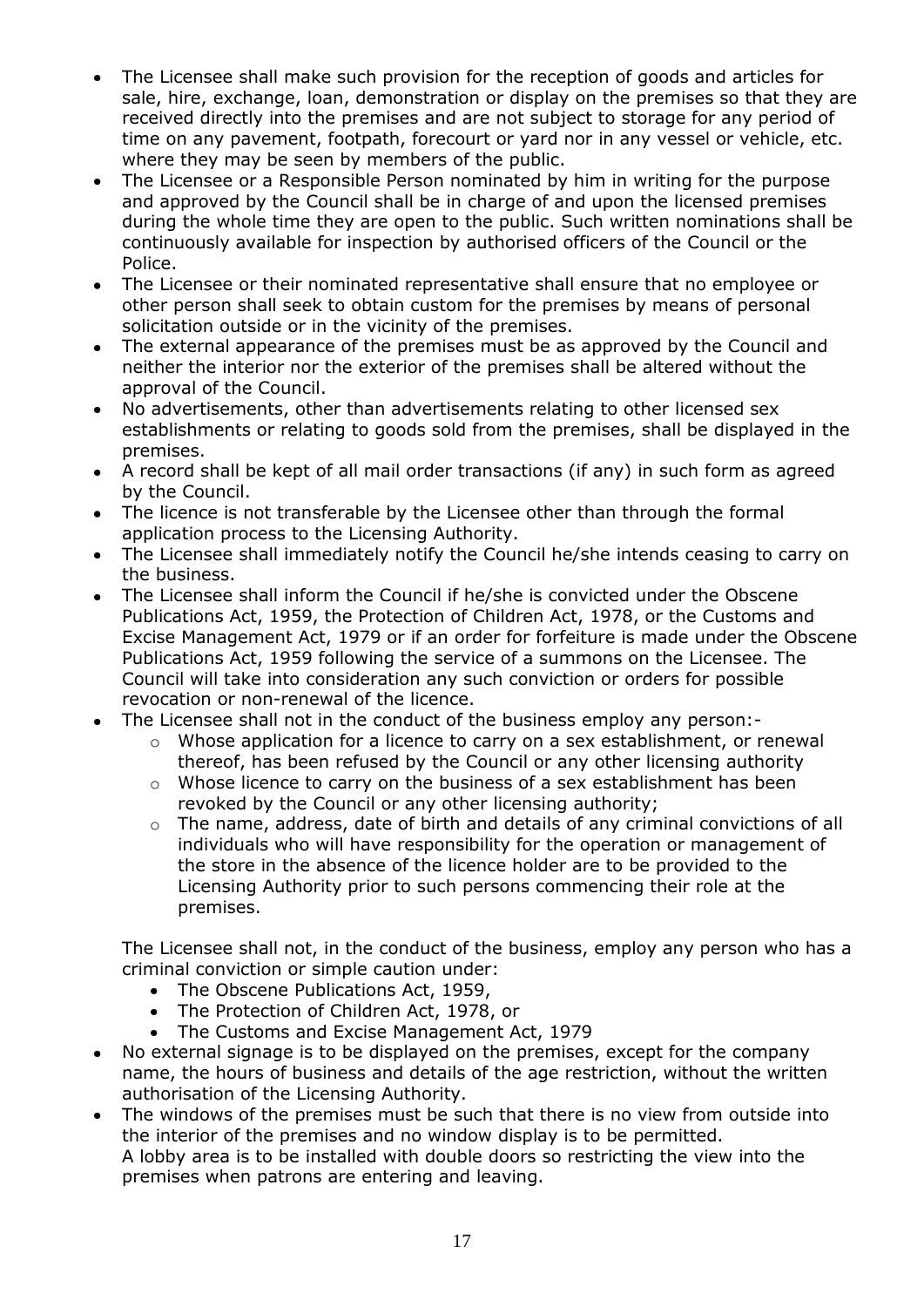- CCTV is to be installed, operated and maintained to a standard agreed with by Sussex Police and the Licensing Authority. The system is to include 28 day Imaging storage and be available for inspection in accordance with the Police's requirement.
- All goods to be discreetly wrapped before leaving the premises.
- No part of the premises is to be used for the showing of recorded videos, DVDs or other moving pictures.
- Any breach of legislation or failure to comply with the Conditions attached to this  $\bullet$ Licence may result in prosecution or in the revocation of the Licence.

#### **Premises where activities include lap dancing, pole dancing, nudity and/or sexual stimulation - the prevention of crime and disorder**

#### **Security Industry Authority Door supervisors:**

- 1) The [either: the licensee or a Responsible Person nominated by him in writing or the organiser] NOT --- Designated Premises Supervisor (DPS) or their authorised representative will ensure that all personnel carrying out security functions at the premises shall be licensed by the Security Industry Authority. (SIA)
- 2) There will at all times be a minimum of 2 SIA door supervisors at the main entrance to the premises and thereafter to a ratio of 1 SIA Door Supervisor per 100 patrons or part thereof. There will be a further two SIA door supervisors on each floor whilst that floor is in operation, deployed as directed.
- 3) Additional door supervisors must be provided on the respective floor on a ratio of 1 to 100 on any occasion when the capacity on that floor exceeds 200 customers. The two door supervisors operating at the entrance to the premises will be excluded from this calculation.
- 4) Records shall be maintained at the premises containing the full name, badge number, date and hours of employment of every Door Supervisor.
- 5) If Registered Door Staff are employed through an agency the name and address of the agency must be included in the entry referring to the person employed by the agency.
- 6) Any such record must be in a form approved by the Licensing Authority. [In the event that no form is either issued or approved by the Licensing Authority, the management may draft their own form but this must contain all the information stipulated in this section].
- 7) The [either: the licensee or a Responsible Person nominated by him in writing or the organiser] NOT --- Designated Premises Supervisor or their nominated representative shall ensure door supervisors display a approved SIA badge

#### **Close Circuit Television (CCTV) and Associated Recording Equipment**

8) CCTV and appropriate recording equipment to be installed, operated and maintained throughout the premises internally and externally to a standard specification following consultation with Sussex Police. Such CCTV footage will be stored for a minimum of 28 days, and the management will give full and immediate cooperation and technical assistance to the Police in the event that CCTV footage is requested for the prevention and detection of suspected or alleged crime.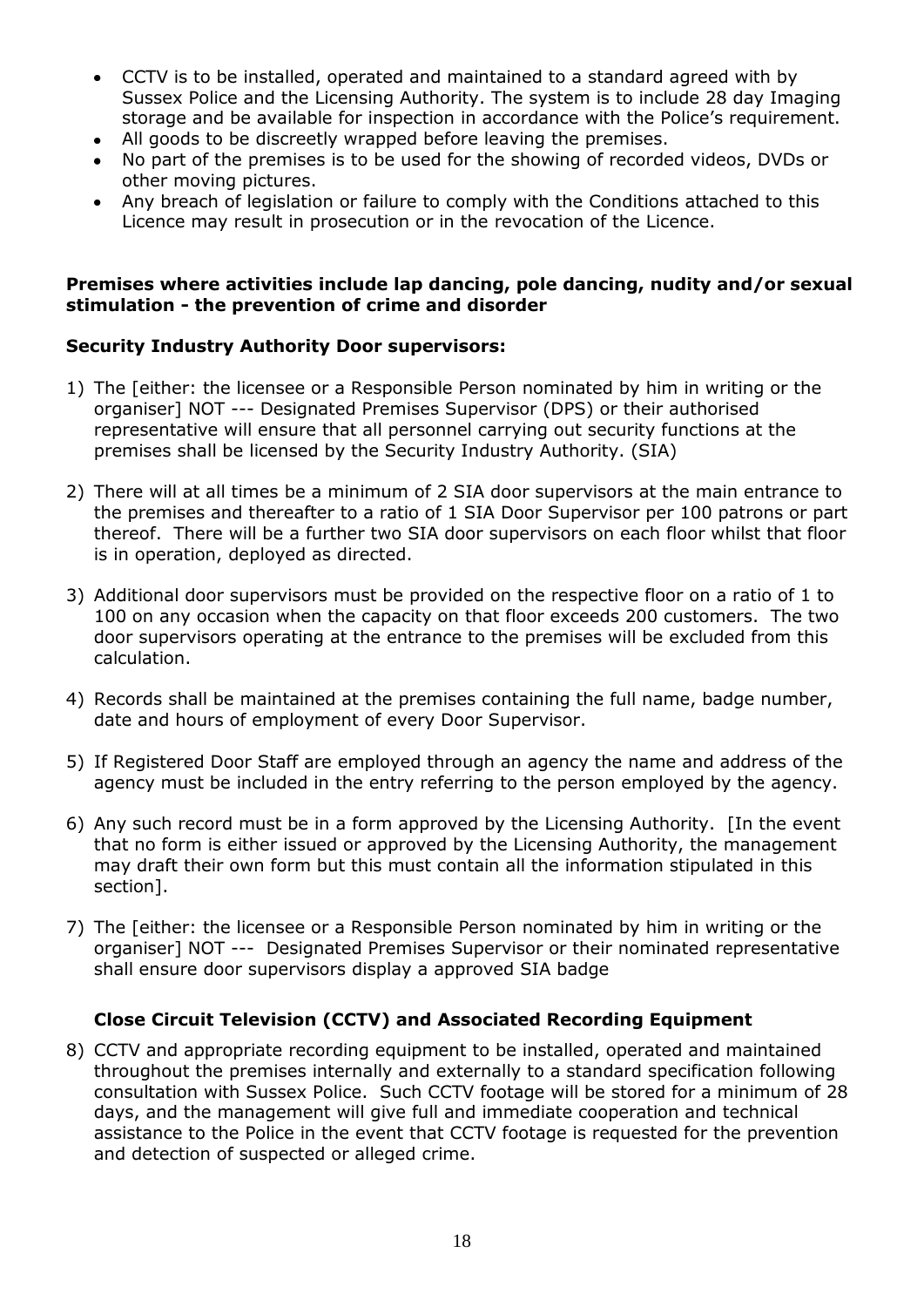- 9) The Chief Officer of Police, or his/her representative of the rank of Inspector or above, must be afforded access to video recordings upon request and be provided with a copy, which will be returned to the club within a reasonable time.
- 10) The premises will not open unless and until written confirmation has been supplied to the Council Licensing Authority by the Police that they are satisfied that the installation, operation and coverage of the CCTV system meets the required standard.
- 11) Security arrangements for the dressing rooms in the form of a combination lock with deadlocking latch and a discreet panic alarm within the dressing rooms, linked to the club reception, shall be maintained at all times whilst the premises are open. No member of the audience shall be admitted to this room under any circumstances and a notice to this effect will be displayed on the door.

#### **Drugs**

- 12) The management and premises will have an absolute zero tolerance policy towards drugs and drug misuse. Any illegal drugs seized will be stored in a secure 'drugs box', and periodically the management will request the Police to come and remove all drugs in the 'drugs box' for destruction.
- 13) In the event that a person is found on the premises actively taking or dealing in drugs, that person will be detained and the Police will be called to the premises.
- 14) The management will permit the Police to use an 'ION Track' drugs detector or other similar device inside the premises to detect the illegal use of drugs and will sign the Police consent form.

#### **Public Safety**

- 15) Capacity limits. The number of persons on the premises shall not exceed that as stated by the Fire Officer. Such a figure will *include* staff and performers.
- 16) When the [either: the licensee or a Responsible Person nominated by him in writing or the organiser] NOT --- DPS is not on site, an appropriately authorised, trained and nominated individual shall assume management and control of the site.
- 17) Crime prevention and security measures shall be instigated throughout the premises following consultation with Sussex Police Crime Prevention Design Advisor or their nominated representative, as reasonably required.
- 18) The management of the premises will meet with the Police to discuss the safe and proper management of the premises on a minimum three monthly basis, unless the Police confirm in any one quarter that such a meeting is not necessary.
- 19) The premises will continue to be a member of NIGHT WATCH or any similar organisation set up to replace this.
- 20) Shatterproof drinking receptacles will be used throughout the site where practicable.
- 21) No persons under 18 will be admitted to the premises.
- 22) No under 18s events will be hosted anywhere on the premises at any time.
- 23) Whilst striptease entertainment is taking place, no customer under 18 shall be on the premises and clear notices shall be displayed at the entrance to the premises in a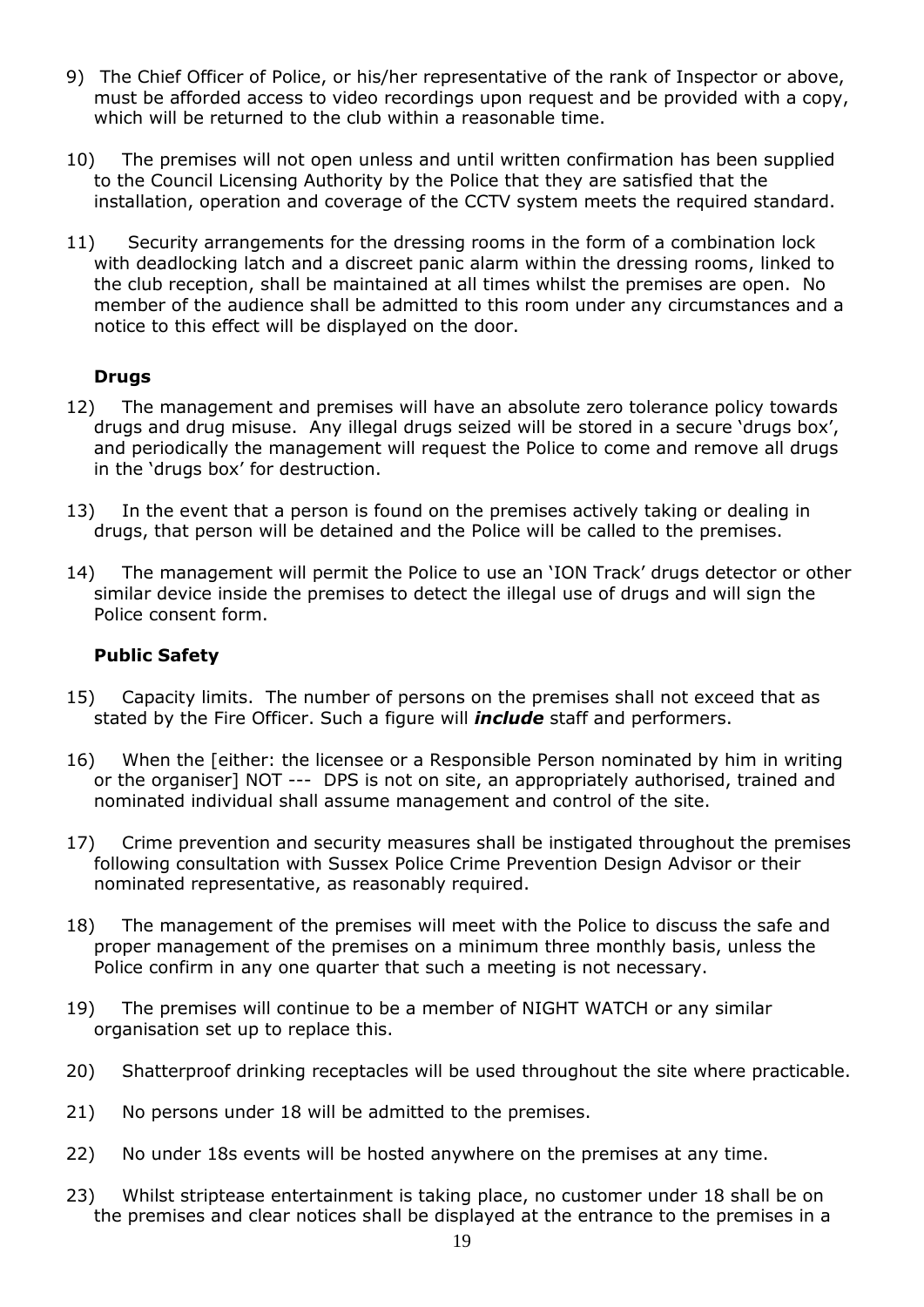prominent position so that it can easily be read by persons entering the premises in the following terms: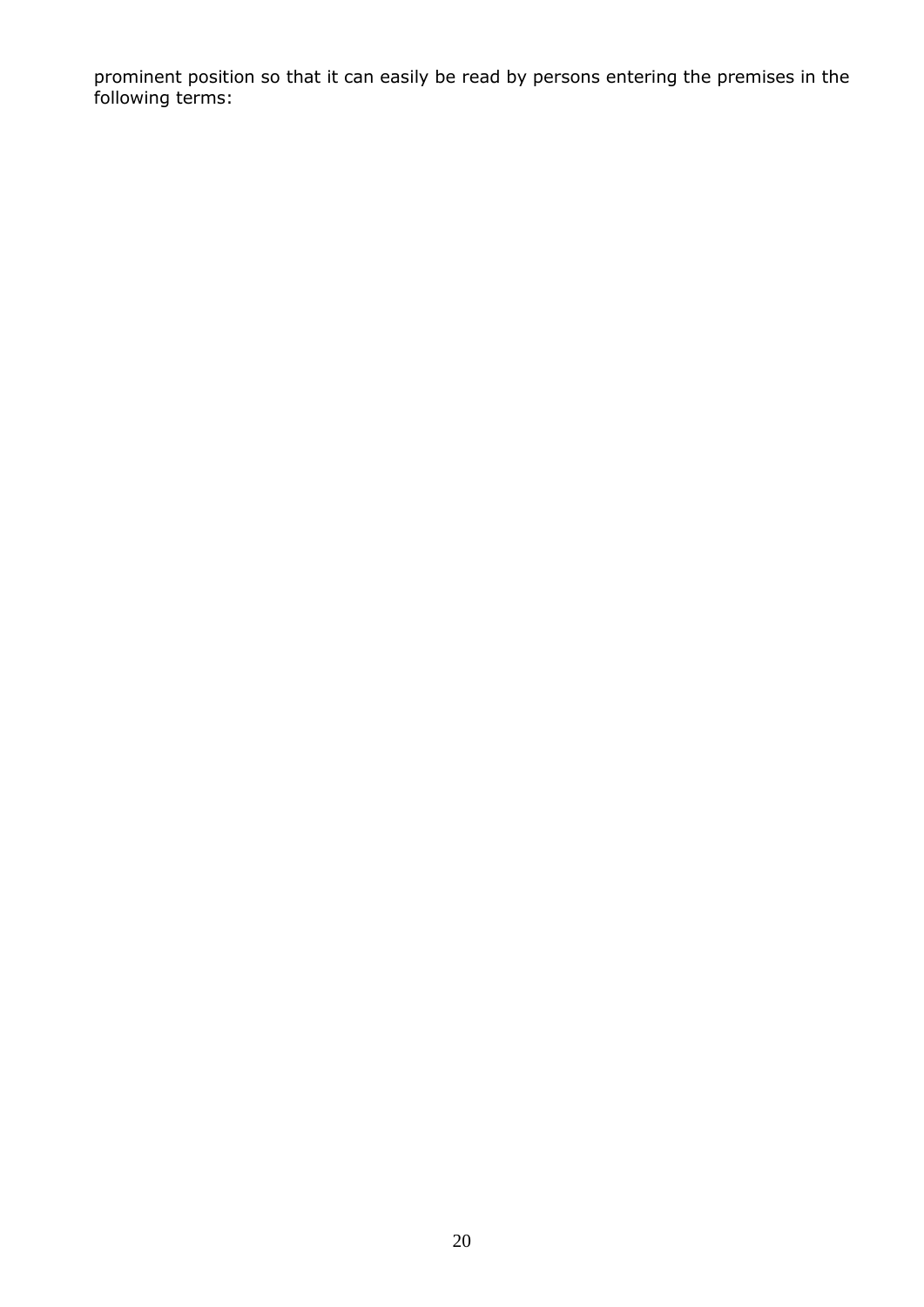#### **NO PERSONS UNDER 18 TO BE ADMITTED ENTERTAINMENT WITHIN THESE PREMISES INVOLVES A FORM OF NUDITY**

### **Special Conditions**

- 24) The only form of entertainment which is approved and may be provided at the premises is striptease entertainment in the form of pole dancing by club dancers only, in the following format:
- 25) Fully nudity is not permitted. The dancer/performers should at all times wear a Gstring or similar piece of clothing which is not transparent on the appropriate part of the body in order to cover the groin/genital area.
- 26) The approved striptease/pole dance entertainment shall be given only by the performers/entertainers and no audience participation shall be permitted.
- 27) There shall be no physical contact between the customer and the dancer before, during or after the performance when the performance is complete. All monetary transactions will take place at the reception/entrance area and shall be lieu of a ticket, covering the cost of the performance of pole dancing only. Notices outlining this shall be clearly displayed at every table and be on display at the entrance of the premises and in each bar area.
- 28) Dancers shall only perform within a designated area to seated customers. No booth seating or performances shall be permitted at any time. All areas will have adequate lighting to ensure the safety of the dancer and to ensure that both the member/guest/audience and the performer are adhering to the Club rules at all times.
- 29) There shall be no simulated sex acts or use of props, save for the pole, as part of the performance.
- 30) There shall be no physical contact between dancers whilst performing.
- 31) There will be a minimum distance of one metre between the dancer and the seated customers at all times.
- 32) Dancers may not give out any personal information, including telephone numbers, email addresses or other contact details to audience members. Dancers may not accept any telephone number, address, business card or any other information from any customer.
- 33) All dancers/performers will be aged over 18 years of age and legally entitled to work in the UK before they perform at the Club. Copies of all dancers' files will be made available to Licensing Authority for inspection upon request.
- 34) At no time will members or their guests be permitted into the performers changing room(s).
- 35) Members and their guests may not at any time take photographs, film, video or mobile phone photographs or footage of performers. This will be an express written condition of membership.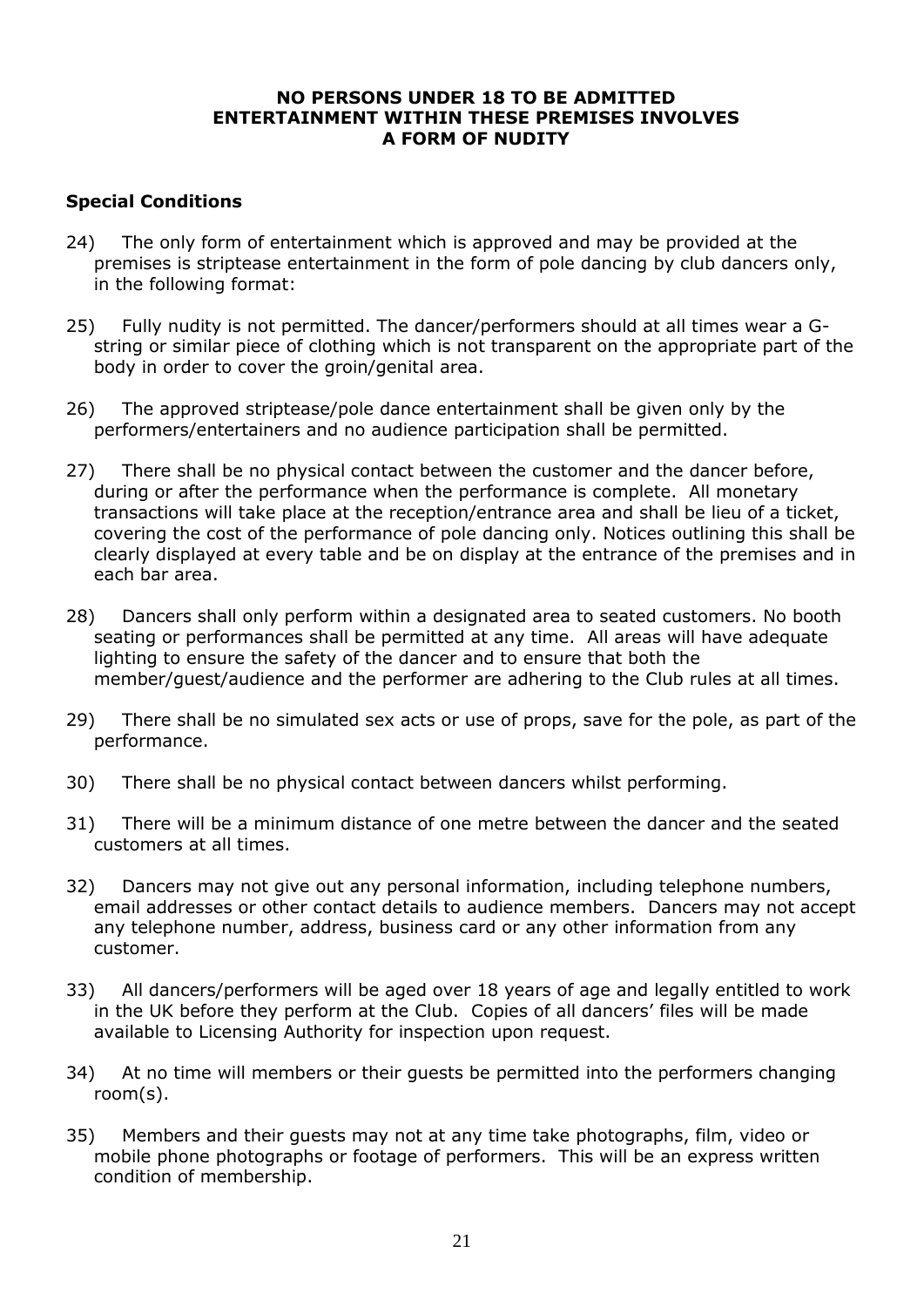- 36) Both floors will be dedicated to table and/or pole dancing on design. The premises will not permit one floor to be used for table and/or pole dancing or other forms of adult entertainment, whilst permitting the other floor to be used for other types of function (whether open to the public or via private booking) without first receiving prior written confirmation and approval for the specific event from the Police and the Council Licensing Department.
- 37) There shall be no mixed gender performance at any time.
- 38) Outside of premises advertising. The Designated Premises Supervisor or their nominated representative will ensure that there is no display outside of the premises of photographs or other images that indicate or suggest that pole dancing striptease or similar entertainment takes place on the premises. No photographs or other images or words of a sexually explicit nature shall be displayed on the outside of the premises.
- 39) Website. Any promotional website for the premises will not display photographs or other images of topless or nude performers, or show photographs or other images that may be reasonably construed as sexually explicit. The website will include clear statements as to the 48 hour prior membership application requirement and the over 18 age requirement for members and guests.
- 40) Promotional literature. Any promotional literature circulated outside of the premises will not display photographs or other images of topless or nude performers, or show photographs or other images or words that may reasonably be construed as offensive. All promotional literature will include clear statements as to the 48 hour prior membership requirement and the over 18 age requirements for members and guests.

#### **Conditions**

- G1. Only activities to which the Council has given its consent shall take place.
- G2. The approved activities shall take place only in areas designated by the Council and the approved access to the dressing room(s) shall be maintained whilst striptease entertainment is taking place and immediately thereafter. **Note** The Council will not permit striptease to be in a location where the performance can be seen from the street.
- G3. The striptease entertainment shall be given only by the performers/entertainers and the audience shall not be permitted to participate.
- G4. Whilst striptease entertainment is taking place no person under the age of 18 shall be on the premises. A clear notice shall be displayed at each entrance to the premises in a prominent position so that it can be easily read by persons entering the premises with the words:

#### **NO PERSON UNDER 18 WILL BE ADMITTED**

- G5. There shall be no physical contact between the customer and performer before, during or after the performance other than the placing of notes by the customer in a garter worn by the performer for that purpose.
- G6. Notices outlining this shall be clearly displayed at every table, be on display at the entrance of the premises and at each bar area.